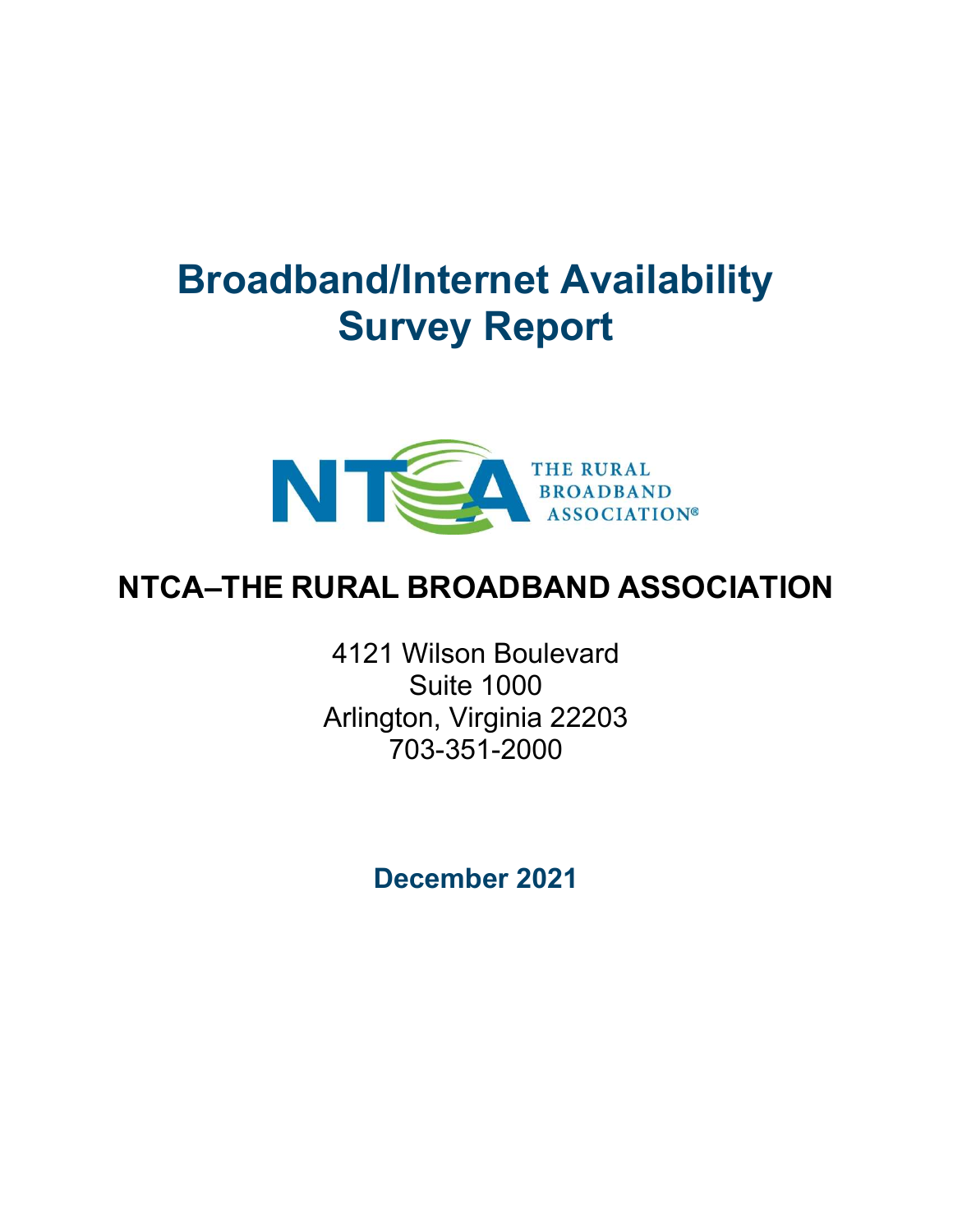## **Table of Contents**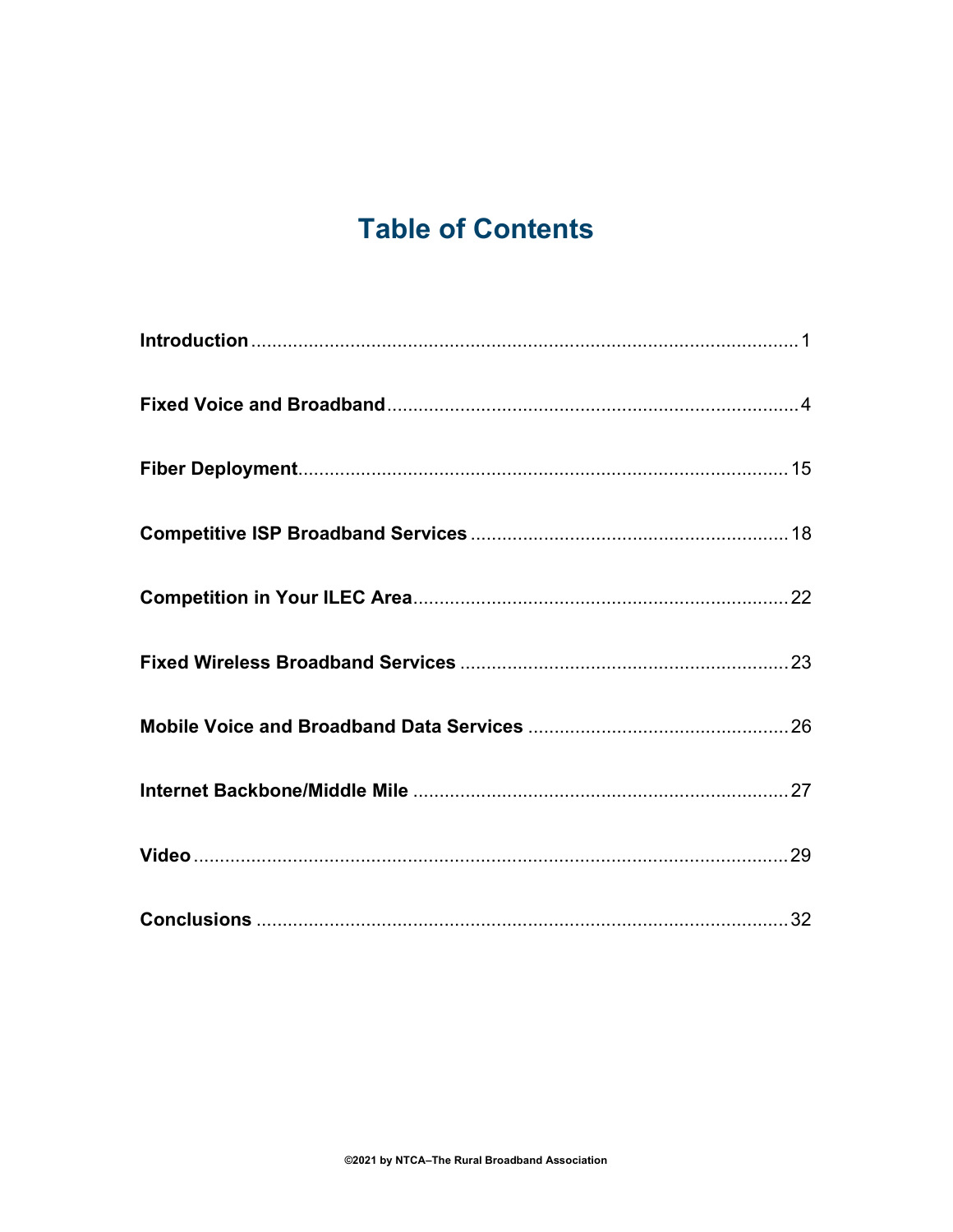## INTRODUCTION

To gauge the deployment rates of advanced services by its member companies, NTCA–The Rural Broadband Association (NTCA) has conducted its Broadband/Internet Availability Survey for nearly two decades. NTCA is a national association representing nearly 850 rural rate-of-return regulated telecommunications providers in 44 states.

All NTCA members are "rural telephone companies" as defined in the Communications Act of 1934, as amended by the Telecommunications Act of 1996. Over the past two decades, however, NTCA's members have evolved with consumer demand and technological advancement to become full-service voice and broadband providers. Respondents to this year's survey report an average of 4,467 residential and 469 business fixed broadband connections in service. There is also a reported average of 7,581 serviceable locations within the respondents' incumbent local exchange carrier (ILEC) service areas, and members report an average of 72% of customers in their areas subscribe to a broadband service of some speed.

This latest broadband survey is a follow-up to similar surveys conducted in recent years by NTCA and seeks to build upon the results of those surveys.<sup>1</sup> This year's survey asked about technologies used to provide broadband service in ILEC service areas, broadband availability and subscription rates, anchor institutions,<sup>2</sup> fiber deployment, competitive ISP broadband services, competition, fixed wireless broadband services, mobile voice and broadband data service, internet backbone and middle mile connections, and video service. New this year, particularly to capture how the COVID-19 pandemic may have affected members and their customers, the survey sought additional information on upload speeds for broadband and included questions about the impact of equipment and permitting delays on members' operations.

In August 2021, NTCA contracted with Association Research, Inc. (ARI)<sup>3</sup> to conduct its annual survey of broadband/internet availability. ARI sent an email with a link to the online survey to each of the companies (as reflected at the holding company level) in NTCA's email database; 214 holding company members (35.1%) responded. It is important to note that not all respondents answered every question in the survey.

The average ILEC service area identified by respondents is approximately 1,906 square miles. Nearly half (49.0%) report having a service area of less than 500 square miles, while just over one-quarter (29.7%) have a service area between 500-1,999 square miles, and approximately one-fifth (21.3%) have a service area of 2,000 square miles or larger.

 $^3$  Association Research, Inc., an independent survey research organization located in Ijamsville, Maryland, conducted the survey, analyzed the findings and prepared this report. All responses have been kept confidential; this report does not reveal information from any individual source.



<sup>1</sup> Copies of this and previous NTCA survey reports can be downloaded from the NTCA website at https://www.ntca.org/ruraliscool/survey-reports.

 $^2$  Anchor Institutions are defined by the Federal Communications Commission as entities such as "schools, libraries, hospitals and other medical providers, public safety entities, institutions of higher education, and community support organizations that facilitate greater use of broadband by vulnerable populations, including low-income, the unemployed, and the aged."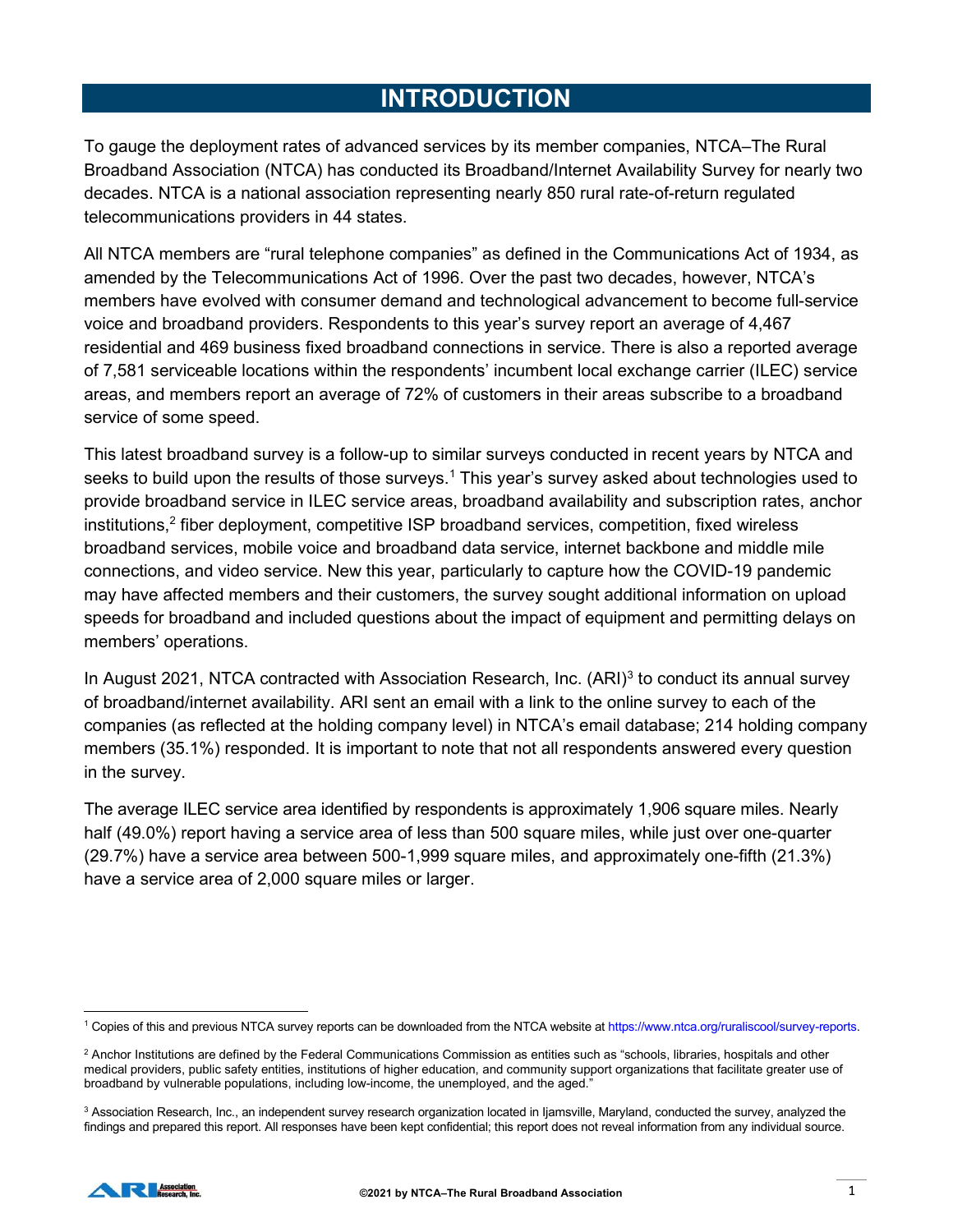Respondents indicated that they use a variety of platforms within their respective ILEC service areas to provide fixed broadband service to their customers.<sup>4</sup> On average, three-quarters (75.0%) of serviceable locations are served by fiber to the home (FTTH) in 2021; this is an increase of 5.1 percentage points from the prior year's survey. An average of 15.0% of locations continue to be served via copper loops. Fiber to the node (FTTN) is used to serve an average of 6.1% serviceable locations, cable modems 2.7%, licensed fixed wireless 0.7% and unlicensed fixed wireless 0.6%.

With respect to *downstream service availability*, on average, respondents reported that the following percentages of their customer base can receive maximum speeds of:

- Greater than/equal to 1 Gig: 55.4%
- Greater than/equal to 100 Mbps but less than 1 Gig: 20.2%
- Greater than/equal to 25 Mbps but less than 100 Mbps: 10.6%
- Greater than/equal to 10 Mbps but less than 25 Mbps: 10.1%
- **Less than 10 Mbps: 3.7%**

In NTCA's 2020 Broadband Survey Report, 80.4% of respondents' customers could receive a maximum downstream speed greater than or equal to 25 Mbps, lower than the 86.2% of customers identified by respondents this year. It is worth noting again this year, while we are still in the midst of a pandemic that has placed greater emphasis on the need for robust broadband at home, respondents in the 2021 survey indicated that a higher proportion of their customers can receive a maximum downstream speed greater than/equal to 100 Mbps when compared with 2020 (75.6% vs. 67.8%), which had also seen large gains when compared to 2019 (60.8%). Also of note this year as compared to last year, there were particularly large gains for those able to obtain maximum downstream service that is greater than or equal to 1 Gig (55.4% vs 45.1% in 2020).

With respect to *upstream* service availability, respondents indicated the following percentages of their customer base can receive, on average, maximum speeds of:

- Greater than/equal to 1 Gig: 52.3%
- Greater than/equal to 100 Mbps but less than 1 Gig: 21.3%
- Greater than/equal to 20 Mbps but less than 100 Mbps: 6.4%
- Greater than/equal to 10 Mbps but less than 20 Mbps: 5.2%
- Greater than/equal to 3 Mbps but less than 10 Mbps: 6.2%
- **Less than 3 Mbps: 8.5%**

In 2021, an average of 80.0% of respondents' customers can receive maximum upstream speeds of greater than or equal to 20 Mbps, while an average of 52.3% of respondents' customer base able to receive maximum upstream speeds of greater than or equal to 1 Gig.

<sup>&</sup>lt;sup>4</sup> For purposes of this survey, broadband is defined as throughput equal to or exceeding 200 kilobits per second in at least one direction.

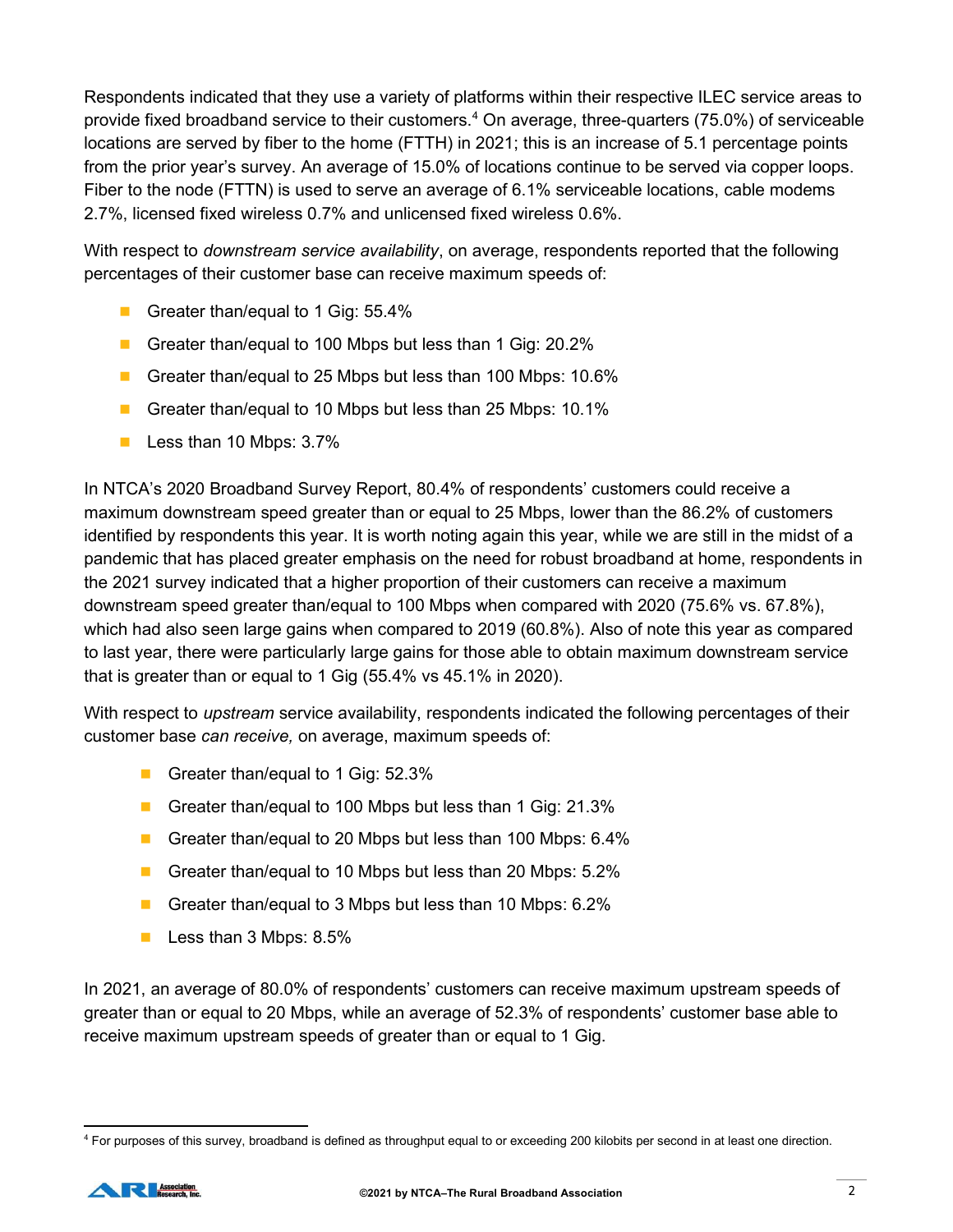In assessing what services customers are purchasing, respondents' customers, on average, subscribe to the following maximum speeds:

- 9.0% subscribe to speeds greater than/equal to 1 Gig.
- 28.3% subscribe to greater than/equal to 100 Mbps but less than 1 Gig.
- 34.9% subscribe to greater than/equal to 25 Mbps but less than 100 Mbps.
- **17.4% subscribe to greater than/equal to 10 Mbps but less than 25 Mbps.**
- **10.4% subscribe to less than 10 Mbps.**

The percentage of customers subscribing to speeds greater than or equal to 25 Mbps has increased steadily in the past four years. In 2020, this percentage was approximately 64%, while in 2019, the proportion was 50%, which was up from just under 40% in 2018. In 2021, this percentage has increased to approximately 72%. Additionally, the percentage of customers subscribing to higher levels of broadband speed increased in 2021 when compared to 2020, from 20.2% to 28.3% for speed greater than/equal to 100 Mbps but less than 1 Gig, and from 7.9% to 9.0% for speed greater than/equal to 1 Gig.

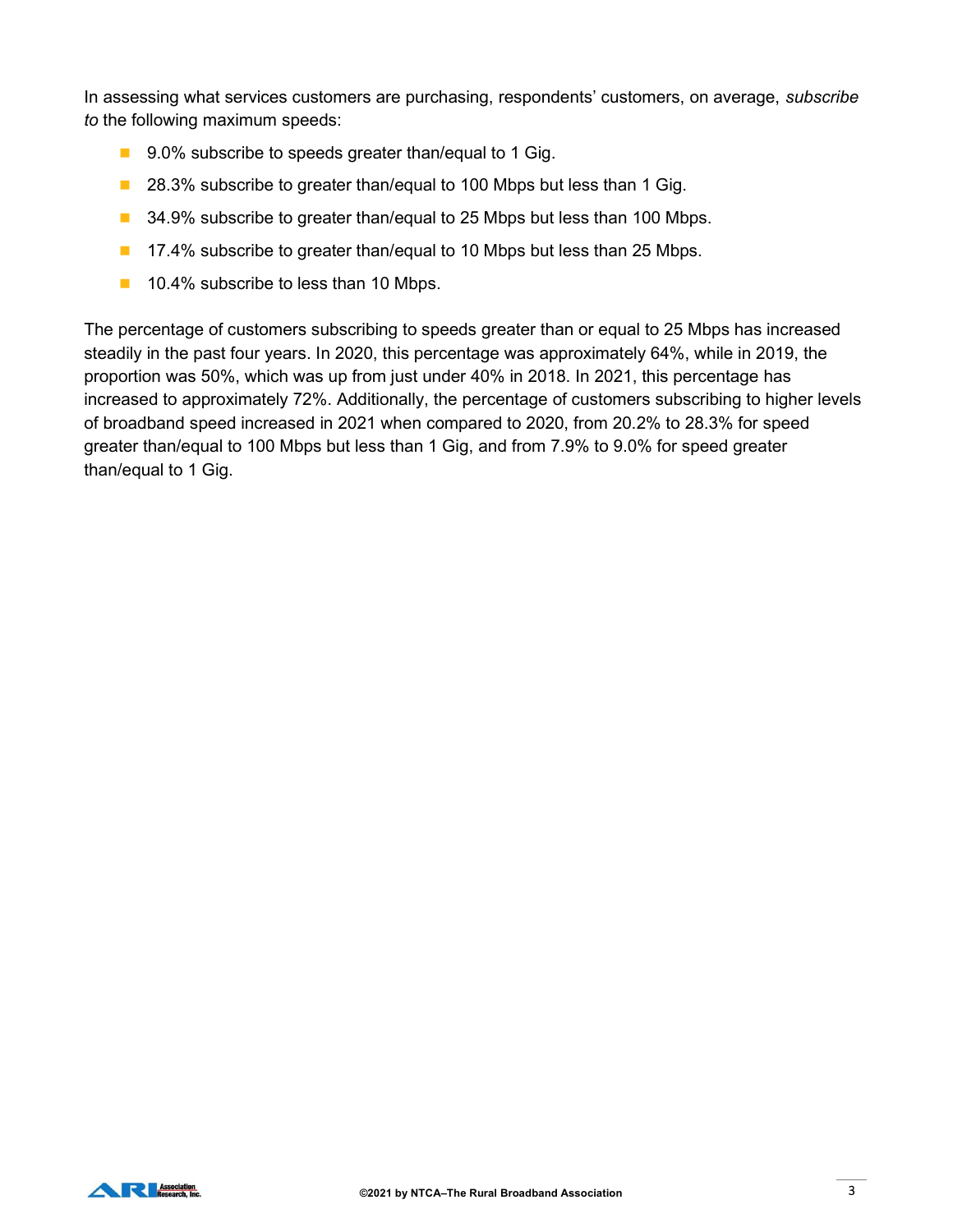## FIXED VOICE AND BROADBAND

## Voice Grade Access Lines, Interconnected VoIP Lines and Fixed Broadband Connections

| <b>FIXED VOICE AND BROADBAND</b>                                                              |                  |                    |                  |                  |
|-----------------------------------------------------------------------------------------------|------------------|--------------------|------------------|------------------|
| <b>Voice Grade Access Lines, Interconnected VoIP Lines</b><br>and Fixed Broadband Connections |                  |                    |                  |                  |
|                                                                                               |                  | <b>Residential</b> |                  | <b>Business</b>  |
| <b>Fixed Voice and Broadband</b>                                                              | <b>2020 Mean</b> | <b>2021 Mean</b>   | <b>2020 Mean</b> | <b>2021 Mean</b> |
| Number of voice grade access lines                                                            | 3,385            | 2,890              | 1,197            | 1,040            |
| <b>Number of interconnected VoIP lines</b>                                                    | 1,945            | 1,450              | 279              | 437              |
|                                                                                               |                  |                    |                  |                  |
| Number of fixed broadband connections                                                         | 3,978            | 4,467              | 456              | 469              |
| Source: 2021 NTCA-Broadband/Internet Availability Survey                                      |                  |                    |                  |                  |

- **The average respondent reports having 2,890 residential local exchange voice grade access lines** in service in 2021, a decrease from 2020 (3,385) and 2019 (3,212). The average number of business local exchange voice grade access lines in service also decreased in 2021 to 1,040, compared to 1,197 in 2020 and 1,057 in 2019.
- The average respondent also reports having 1,450 residential interconnected VoIP lines, down from 1,945 reported in 2020, and 437 business interconnected VoIP lines in service, which is higher than the 279 reported in 2020.
- On average, respondents indicate having 4,467 residential fixed broadband connections in service in 2021, an increase from 2020 (3,978). The average number of business fixed broadband connections in service is 469, an increase from 2020 (456).
- **Respondents report having an average of 7,581 serviceable locations within the respondents' ILEC** service areas with 72.2% (average) of customers subscribing to broadband at any speed.
- The average ILEC service area is approximately 1,906 square miles. Nearly half (49.0%) report having a service area of less than 500 square miles. Just over one-quarter (29.7%) have a service area between 500-1,999 square miles, and approximately one-fifth (21.3%) have a service area of 2,000 square miles or larger.
- **Just over half (56.5%) of the 2021 survey respondents receive support from the FCC's Universal** Service Fund (USF) through cost-based (i.e., CAF-BLS and/or HCLS) mechanisms, while 18.4% receive ACAM 1 support, 24.6% receive USF support through ACAM 2, and 0.5% of 2021 respondents receive support via the Alaska Plan.
- $\blacksquare$  The vast majority of respondents (91.2%) indicate that they have IP switching facilities for voice traffic in their networks. One-half of respondents (50.2%) still use TDM switching facilities for voice traffic within some portion of their ILEC networks.

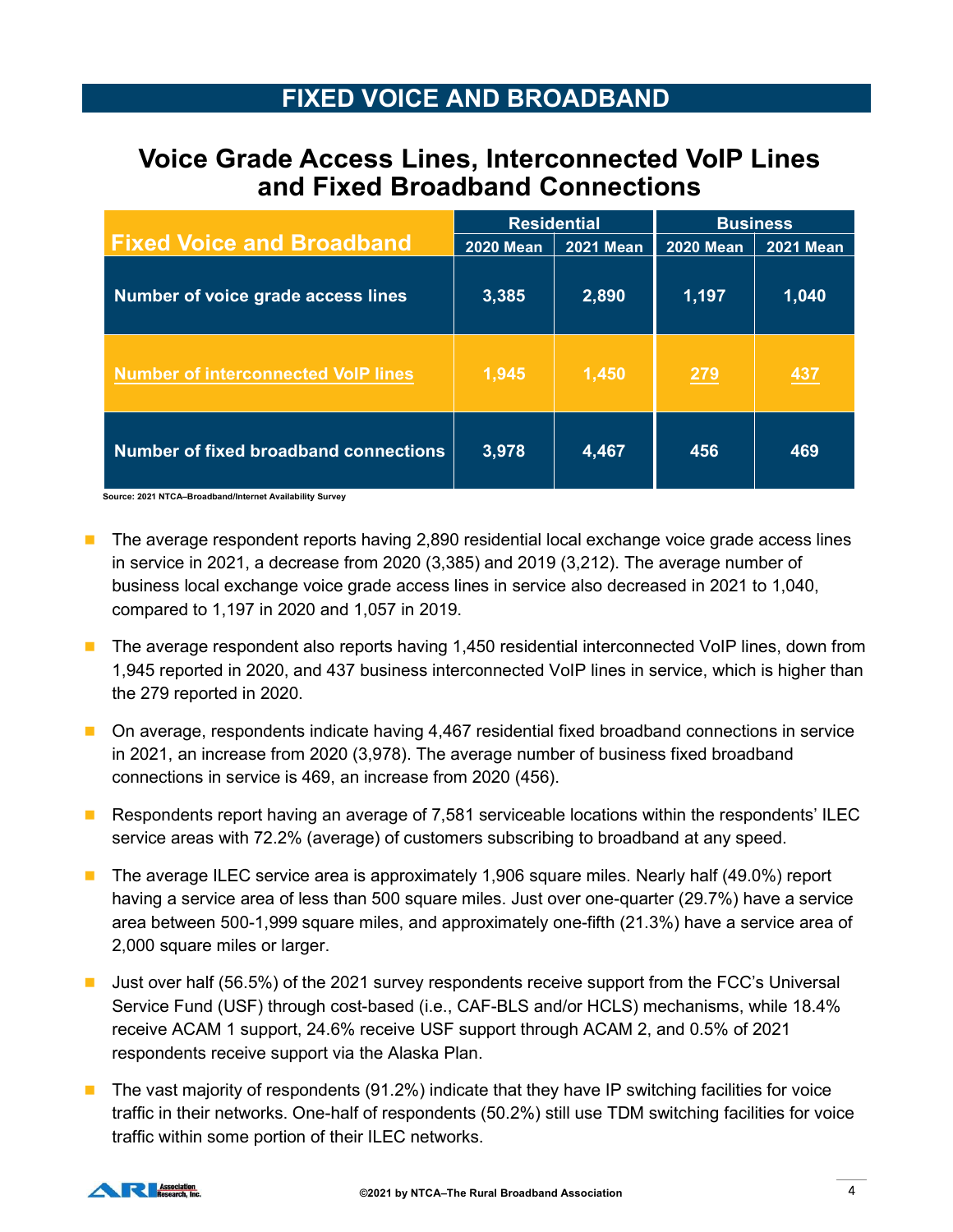

## Network Platforms Used to Provide Fixed Broadband Service

- Most respondents (97.1%) in 2021 report using fiber to the home to provide fixed broadband service to some portion of their service area, nearly the same as reported in 2020 (97.5%). Half (50.5%) still use copper loops for some customers in their service area, a percentage that has dropped steadily over the last three years (58.1% in 2020, 63.6% in 2019 and 65.8% in 2018).
- **Approximately one-quarter (25.2%) use fiber to the node, which is considerably lower than the** proportions reported in 2020 (33.5%), 2019 (33.2%) and 2018 (37.3%).
- **The platforms that respondents used least often to provide fixed broadband service are licensed** fixed wireless (8.6%), cable modems (6.7%) and satellite (1.4%).
- **Percentages add up to more than 100% due to the presence and use of multiple technology** platforms in individual respondents' networks.

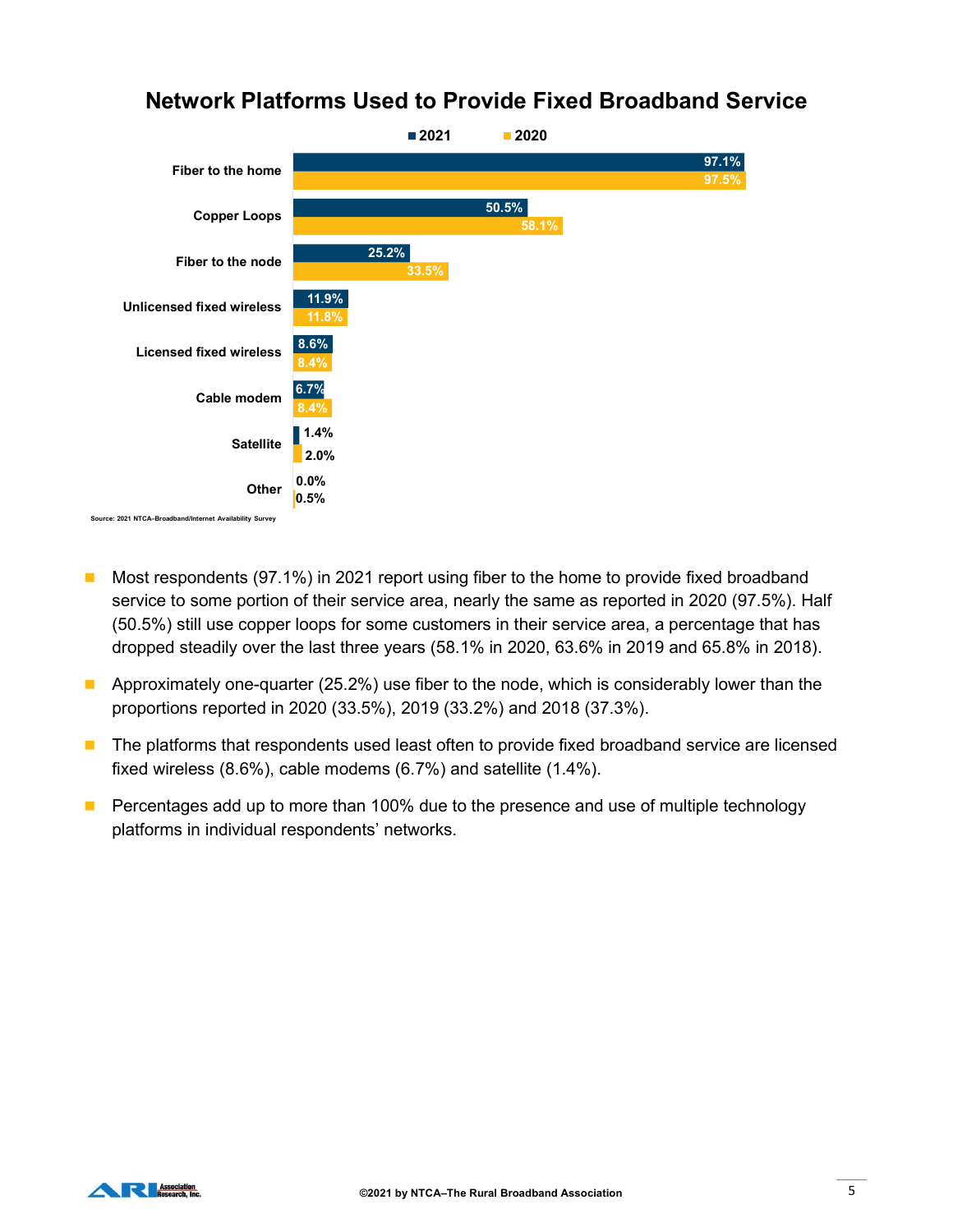#### Average Percentage of Serviceable Locations for Network Platforms



- Respondents indicate an average of 75.0% of their serviceable locations are served by fiber to the home, higher than in 2020 (69.9%). The average proportion connected by copper loops is 15.0%, dropping from 21.2% in 2020. The average served by fiber to the node is 6.1% in 2021, slightly higher than in 2020 (5.8%).
- The average percentage of respondents' serviceable locations served by cable modem  $(2.7\%)$ , licensed fixed wireless (0.7%) and unlicensed fixed wireless (0.6%) continues to be very small.

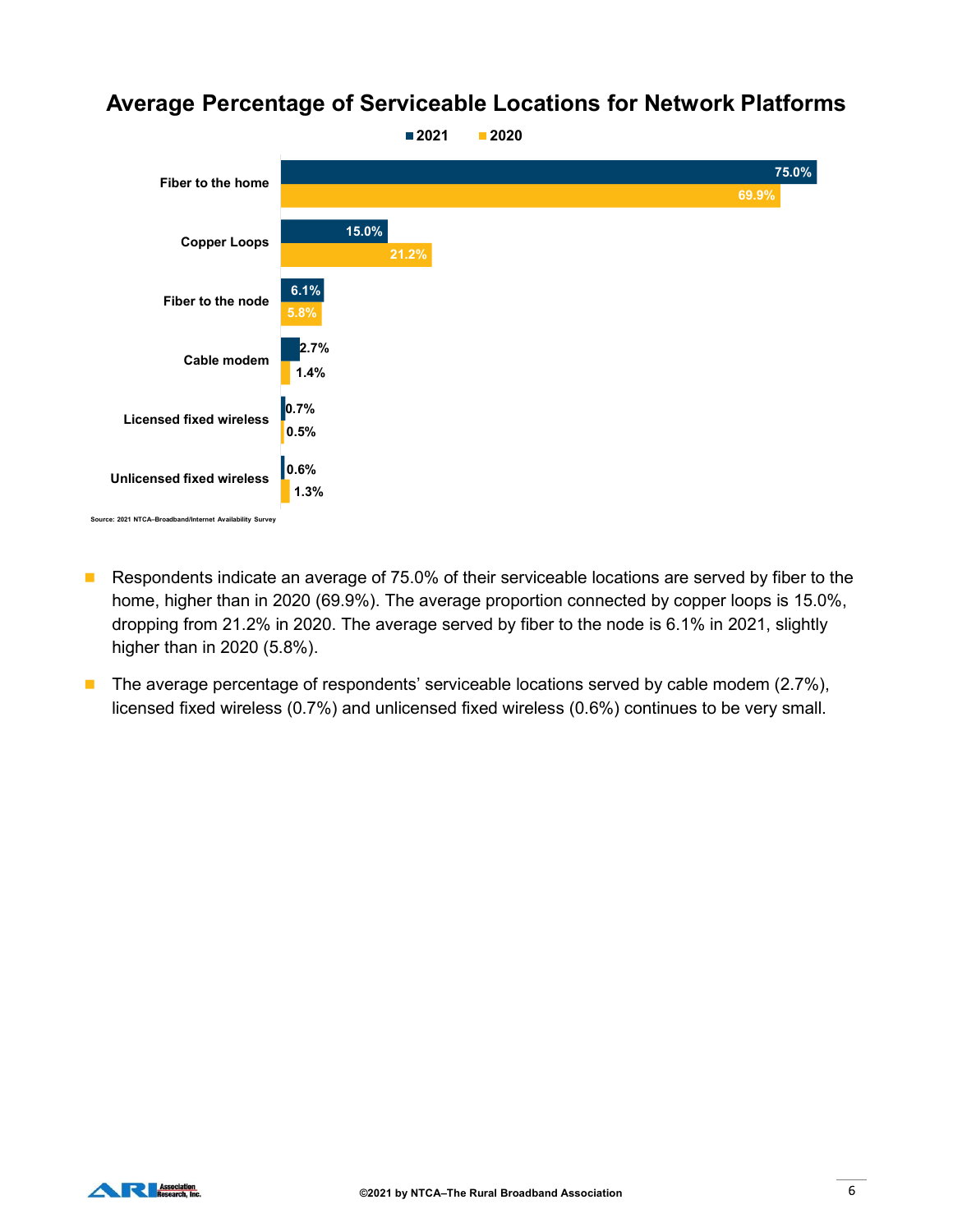#### Maximum Downstream Speed Availability



- **The survey results indicate increases in the availability of higher speed services, with respondents** reporting that three-quarters (75.6%) of their customers are able to receive maximum downstream speed greater than or equal to 100 Mbps. The biggest increase again this year comes in the Gigabit tier, where respondents report that an average of 55.4% of their customer base can receive a maximum *downstream* speed for fixed broadband greater than or equal to 1 Gig, up from 45.1% reported in 2020 and 25.3% in 2019.
- By contrast, the proportion of customers identified as being able to receive slower maximum downstream speeds has declined. The average proportion who can receive a maximum downstream speed greater than or equal to 25 Mbps but less than 100 Mbps is 10.6%, lower than reported in 2020 (12.6%). Respondents also report that 10.1% of their customer base can receive a maximum *downstream* speed greater than or equal to 10 Mbps but less than 25 Mbps, and 3.7% can receive a maximum downstream speed of less than 10 Mbps. These averages are both lower than reported in 2020 (12.1% and 7.6%, respectively).

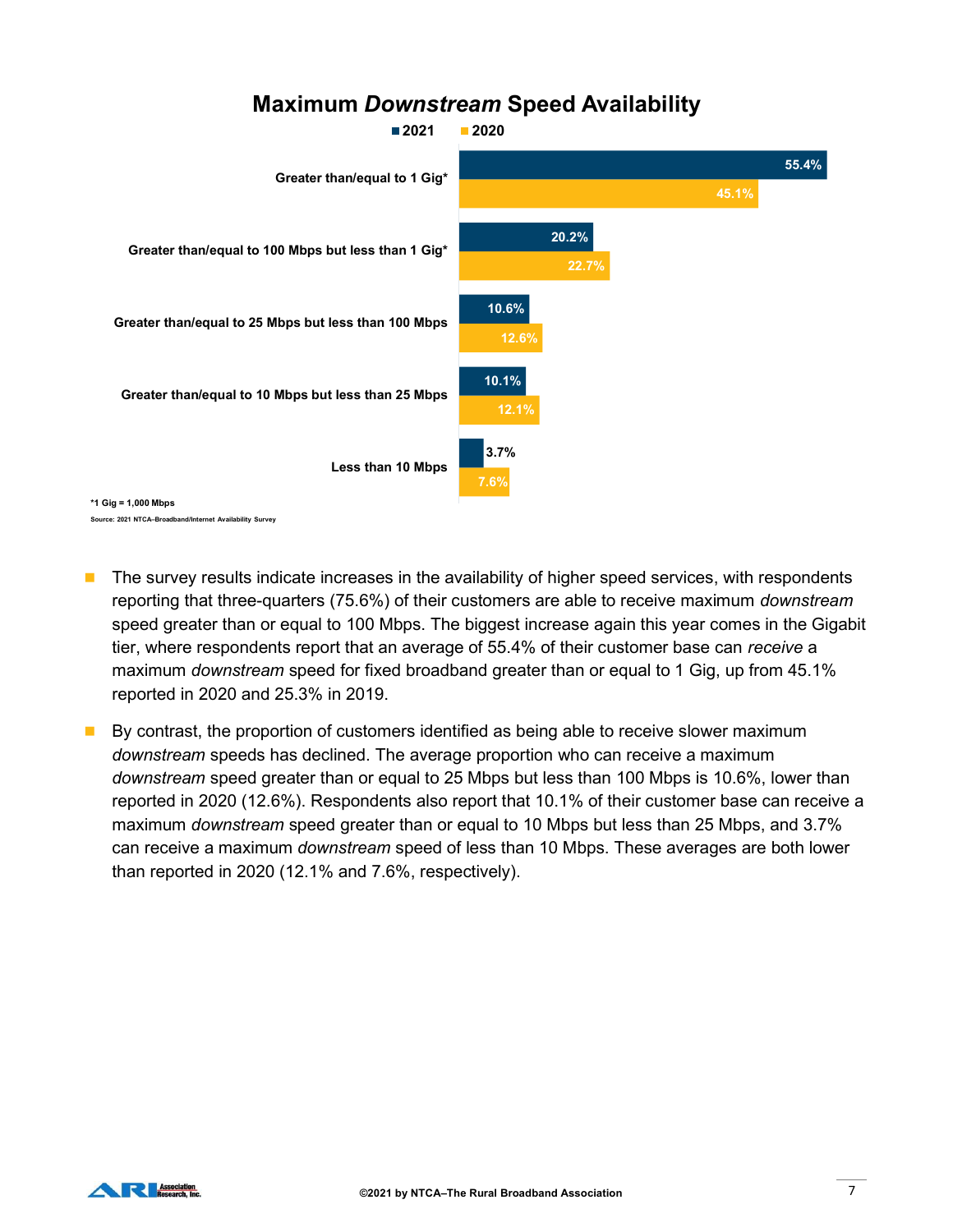## Maximum Upstream Speed Availability



- On average, more than half (52.3%) of respondents' customers can receive a maximum upstream speed of greater than or equal to 1 Gig, while another average of 21.3% can receive maximum upstream speed that is greater or equal to 100 Mbps but less than 1 Gig.
- In comparison to last year's survey, 2021 respondents report that an average of 91.4% of their customers can receive a maximum *upstream* speed of 3 Mbps or greater for fixed broadband service, up from 83.8% reported in 2020.
- **Nearly three-quarters (73.6%) of respondents' ILEC customers can receive a maximum upstream** speed of 100 Mbps or higher, while in 2020 the average was 68.6% of customers.

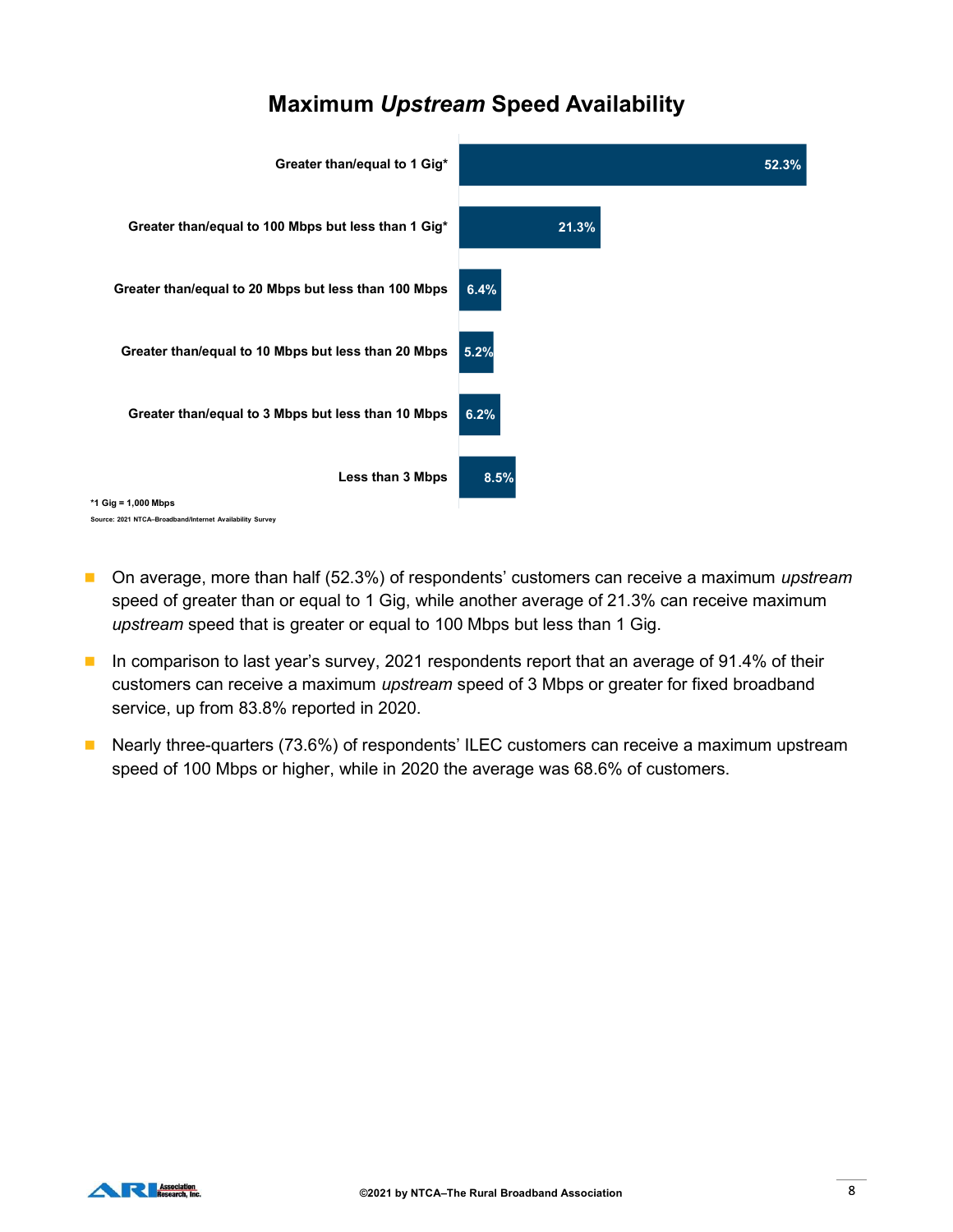

- **The survey reflects that consumers continue to migrate steadily to higher speeds as those services** become available. The percentage of respondents' customer base in 2021 that subscribes to a maximum speed for fixed broadband of greater than or equal to 1 Gig is 9.0%, nearly triple the percentage reported in 2019 (3.4%) and still higher than the 7.9% reported in 2020. Moreover, just over one-quarter (28.3%) of the average customer base subscribes to a speed greater than or equal to 100 Mbps but less than 1 Gig, up from an average of 20.2% reported in 2020.
- The largest average percentage of customers continues to subscribe to a speed greater than or equal to 25 Mbps but less than 100 Mbps (34.9%). The proportion subscribing to speeds that do not exceed 25 Mbps is 27.8%, compared with 36.1% in 2020 and 50.0% in 2019.
- **More specifically, survey respondents indicate that an average of 17.4% of their customer base** subscribe to a maximum speed of greater than or equal to 10 Mbps but less than 25 Mbps, and 10.4% subscribe to a speed less than 10 Mbps.

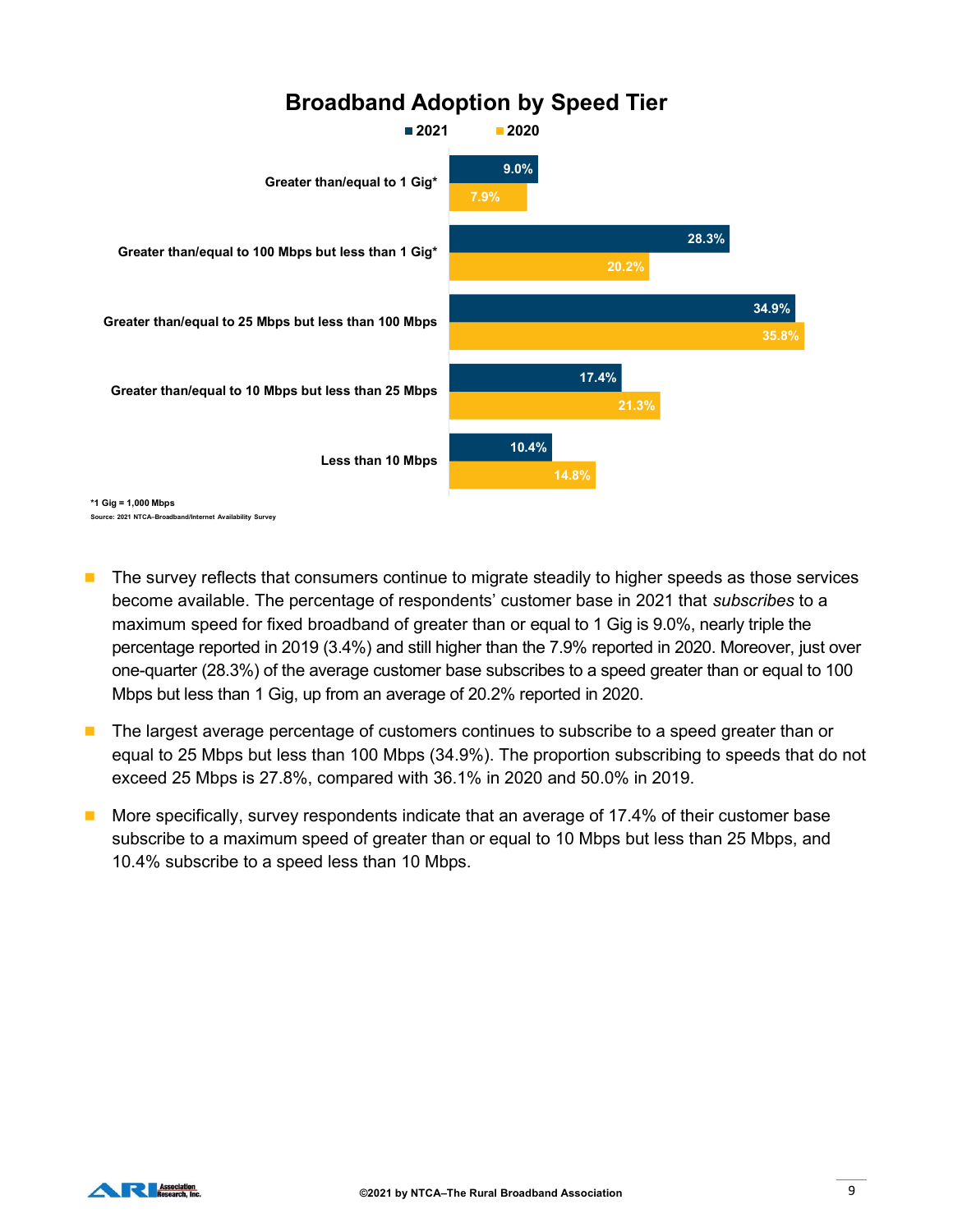## Estimated Total Costs of Bringing Customers Up to Certain Speeds (Upstream and Downstream)

|                         | <b>Estimated Total Costs</b> |
|-------------------------|------------------------------|
| <b>Downstream Speed</b> | <b>2021 Mean</b>             |
| 25 Mbps                 | \$14,590,453                 |
| 100 Mbps                | \$24,294,929                 |
| 1 Gig                   | \$26,006,042                 |
|                         | <b>Estimated Total Costs</b> |
| <b>Upstream Speed</b>   | <b>2021 Mean</b>             |
| 3 Mbps                  | \$16,441,640                 |
| 20 Mbps                 | \$23,718,102                 |
| <b>100 Mbps</b>         | \$26,845,704                 |
| 1 Gig                   | \$25,859,494                 |

Source: 2021 NTCA–Broadband/Internet Availability Survey

- Respondents estimate that it would cost an average of \$26 million to bring all ILEC customers who are not already at 1 Gig of fixed broadband service (downstream) up to that speed. The average cost to bring all customers up to the 100 Mbps (downstream) level of service is estimated to be \$24.3 million, while the average estimated cost to bring all customers up to the 25 Mbps (downstream) level of service is \$14.6 million.
- **The average estimated cost of bringing customers not at the level of 3 Mbps upstream up to this** level is about \$16.4 million, up from \$14.2 million reported in 2020 but still less than the averages reported in 2019 (\$21.1 million) and 2018 (\$21.6 million). The estimated cost of bringing all customers up to 100 Mbps *upstream* who are not already at that speed is estimated to be an average of \$26.8 million.
- To bring all customers up to 1 Gig *upstream* who are not already at that speed is estimated to be an average of \$25.9 million, and the average cost to bring customers up to 20 Mbps upstream is \$23.7 million.

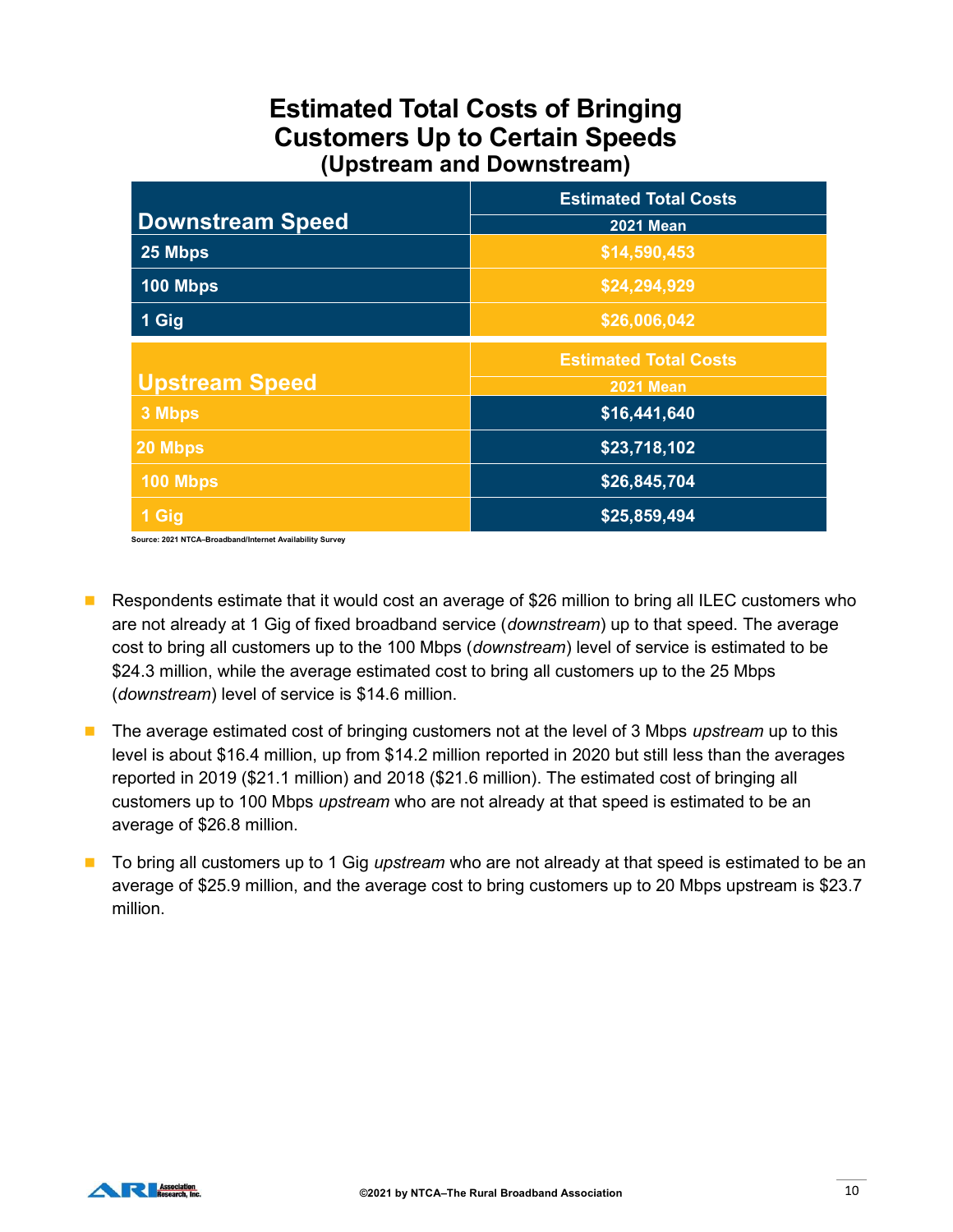## Offer Standalone Broadband



■ More than eight in 10 respondents (83.8%) report that they offer "standalone broadband," a slight increase from those saying the same in 2020 (79.7%). Of those respondents offering standalone broadband, an average of 37.0% of their ILEC subscribers currently take this service. For this survey/report, "standalone broadband" was defined as broadband service only, with no regulated voice component as an ILEC (i.e., broadband offered with unregulated interconnected VoIP service qualifies as standalone broadband).

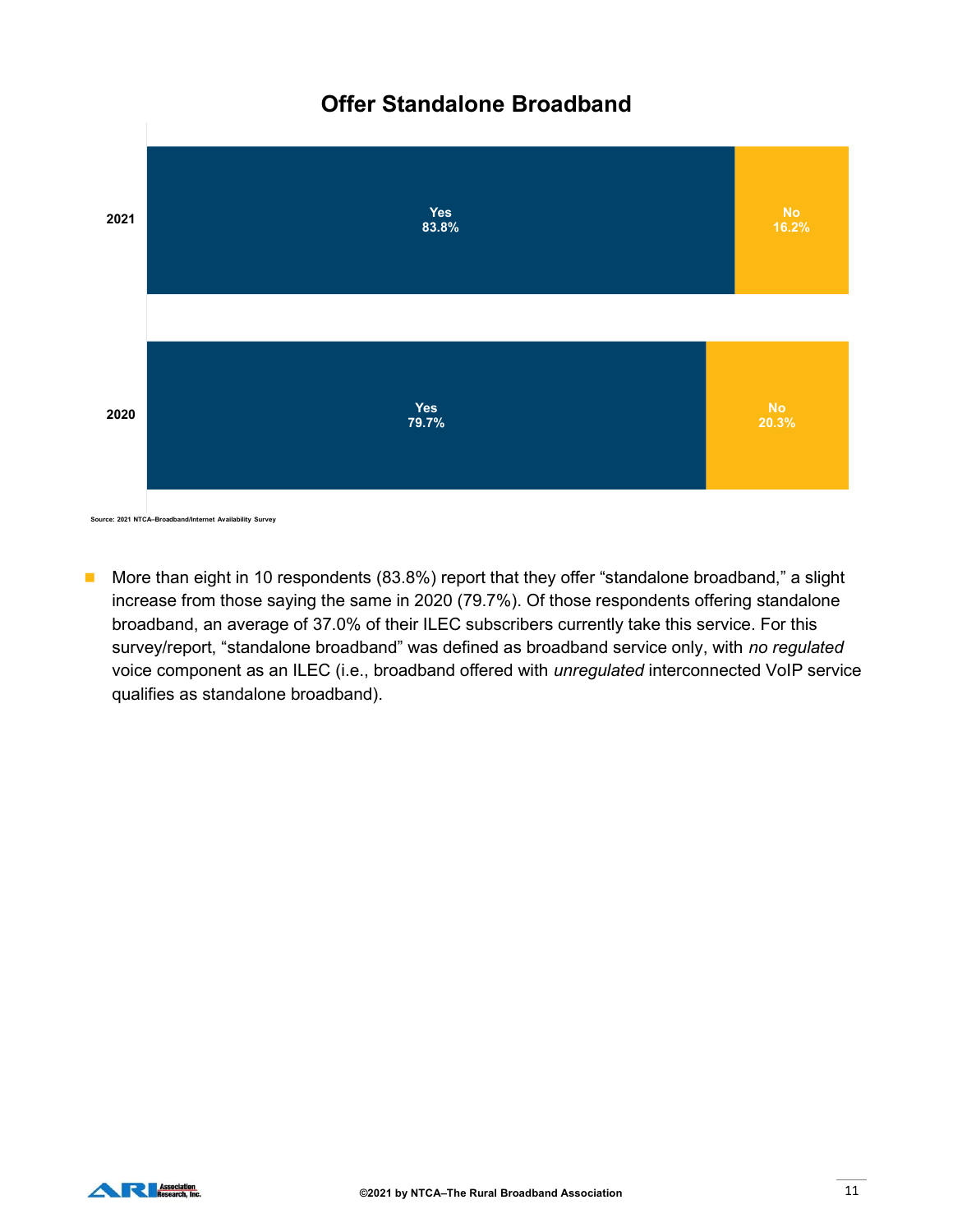#### Number of Customers Who Signed Up for the Emergency Broadband Benefit if Offered



**Approximately two-thirds of respondents (68.2%) report that they offer the Emergency Broadband** Benefit (EBB) to their customers. Of those respondents offering the EBB, slightly more than onethird (33.8%) had 50 or more customers sign up for the discount, while another one-third (32.3%) had fewer than 10 customers do the same.

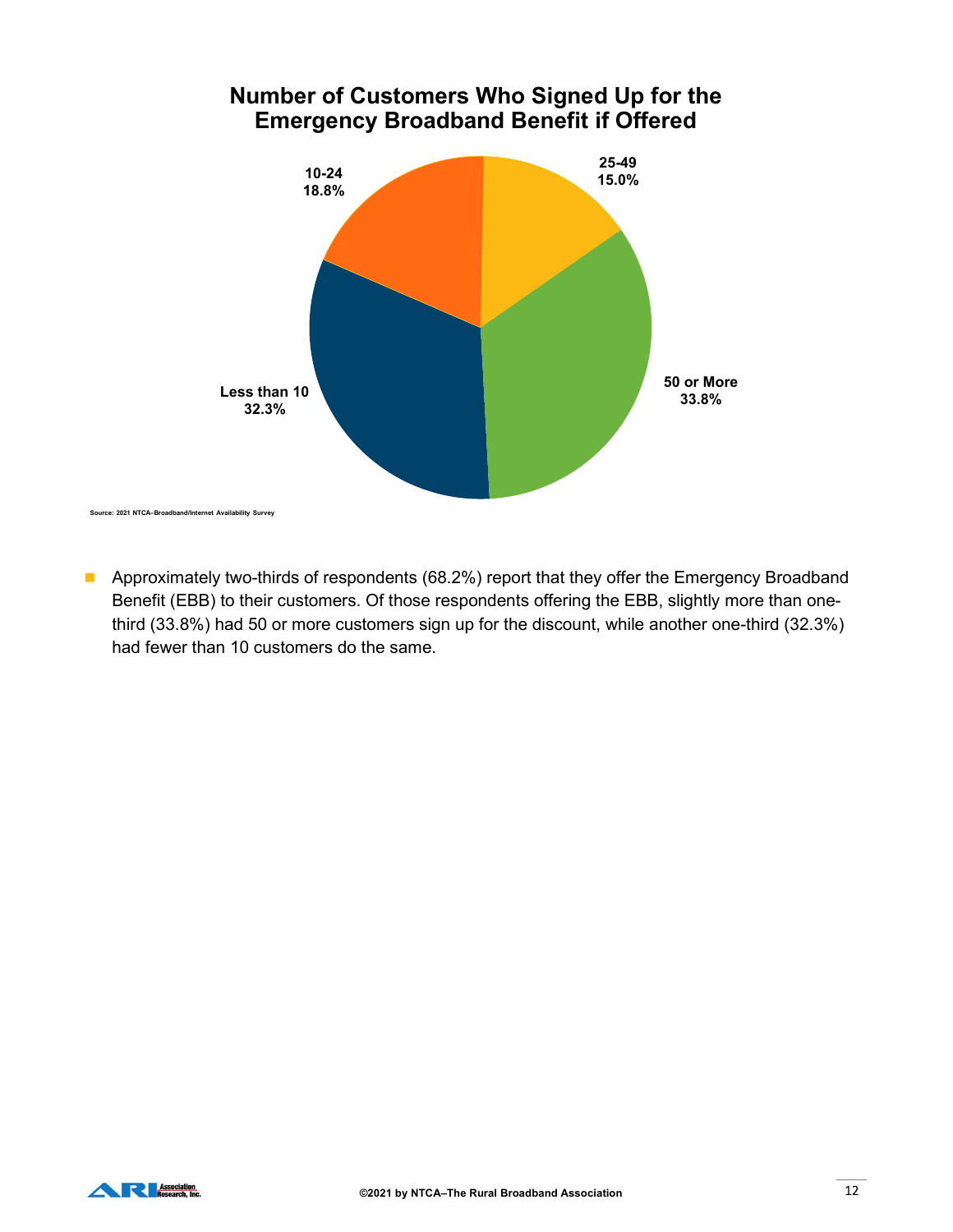|                                             | % Connected<br>to Network<br>via Fiber |
|---------------------------------------------|----------------------------------------|
| <b>Anchor Institution</b>                   | <b>2021 Mean</b>                       |
| <b>Primary/secondary schools</b>            | 83.7%                                  |
| <b>Public libraries</b>                     | 77.1%                                  |
| Public safety entities (police, fire, etc.) | 74.4%                                  |
| <b>Hospitals/medical clinics</b>            | 71.5%                                  |
| 911 Call Centers                            | 46.1%                                  |
| <b>Community colleges</b>                   | 27.4%                                  |
| <b>State universities and extensions</b>    | 25.2%                                  |

## Anchor Institution Connection via Fiber

Source: 2021 NTCA–Broadband/Internet Availability Survey

- In 2021, more than eight in 10 (83.7%) primary/secondary schools are connected to respondents' networks via fiber, up slightly from 81.2% in 2020.
- $\blacksquare$  The proportion of public libraries that respondents to this year's survey identified as being connected via fiber has increased, to 77.1% from an average of 68.9% in 2020 and 72.9% in 2019.
- The proportion of other anchor institutions connected to respondents' networks via fiber has also increased. Specifically, an average of 74.4% of public safety entities are connected to respondents' networks via fiber, 71.5% of hospitals/medical clinics, 46.1% of 911 call centers, and 25.2% of state universities and extensions.
- $\blacksquare$  The only decrease in the percentage of anchor institutions connected via fiber from the previous year was noted in community colleges, from 30.7% in 2020 to 27.4% in 2021.

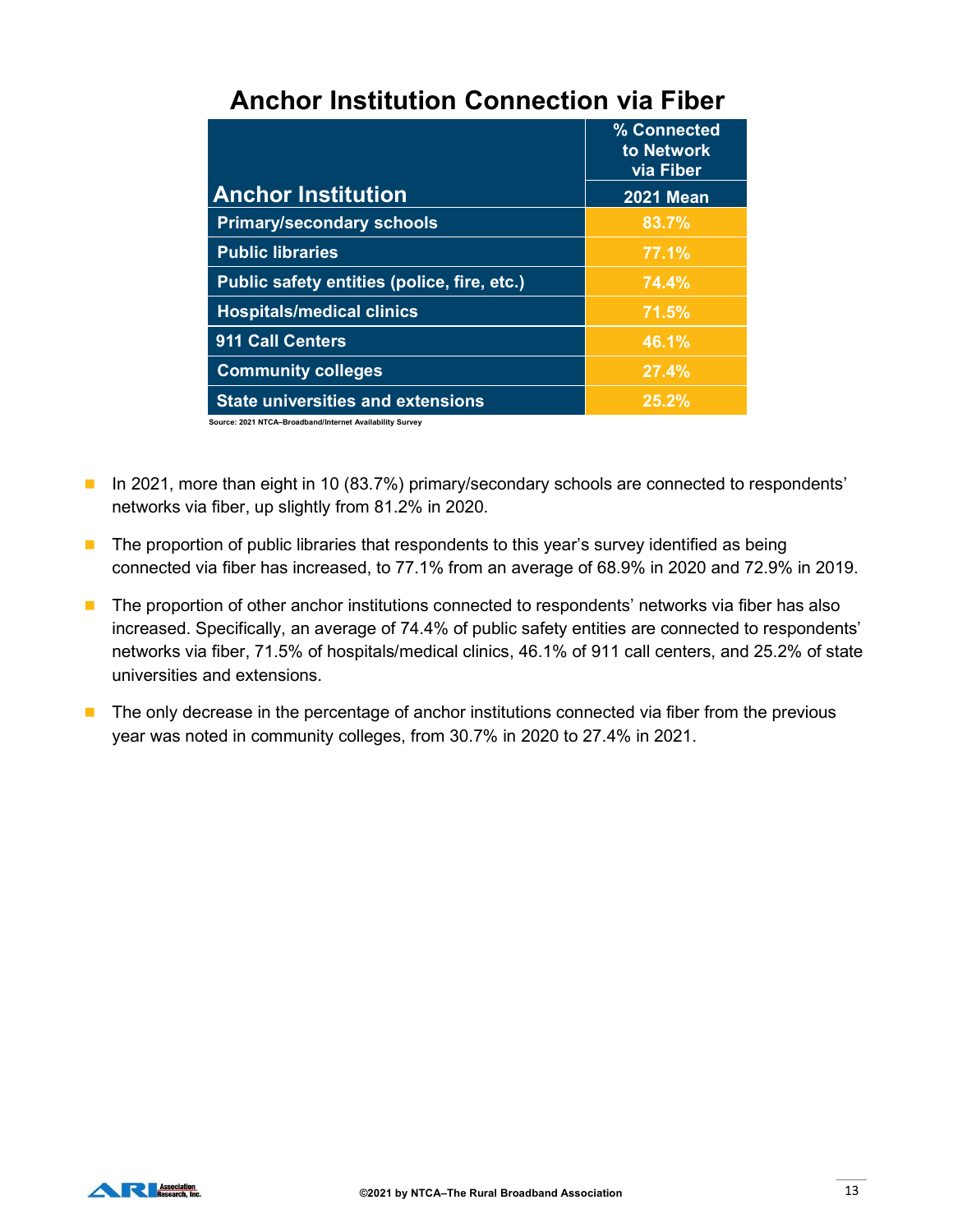## Number of Anchor Institutions in Service Area and Number Served With Fixed Broadband

| <b>Number of Anchor Institutions in Service Area</b> |                     |                  |
|------------------------------------------------------|---------------------|------------------|
|                                                      |                     |                  |
|                                                      |                     |                  |
| and Number Served With Fixed Broadband               | <b>Number in</b>    | <b>Number</b>    |
|                                                      | <b>Service Area</b> | <b>Served</b>    |
| <b>Anchor Institution</b>                            | <b>2021 Mean</b>    | <b>2021 Mean</b> |
| <b>Primary/secondary schools</b>                     | 8                   | 7                |
| <b>Public libraries</b>                              | $\overline{3}$      | $\overline{3}$   |
| Public safety entities (police, fire, etc.)          | 11                  | 9                |
| <b>Hospitals/medical clinics</b>                     | $\boldsymbol{8}$    | 8                |
| 911 Call Centers                                     | $\overline{2}$      | $\overline{2}$   |
| <b>Community colleges</b>                            | $\overline{1}$      | $\overline{1}$   |

- **Respondents report that the average number of anchor institutions in the area they serve with fixed** broadband include 11 public safety entities, eight primary/secondary schools, eight hospitals/ medical clinics, three public libraries, two 911 call centers, one community college and one state university and extension.
- **Deta** On average, respondents serve with fixed broadband seven of eight primary/secondary schools and nine of 11 public safety entities as well as all the public libraries, hospitals/medical clinics, 911 call centers, community colleges and state universities and extensions located in their service area.

## Anchor Institution Average Speed

| Source: 2021 NTCA-Broadband/Internet Availability Survey                                                                                                                                                                                                                                                                                 |                     |                     |                     |                     |
|------------------------------------------------------------------------------------------------------------------------------------------------------------------------------------------------------------------------------------------------------------------------------------------------------------------------------------------|---------------------|---------------------|---------------------|---------------------|
| Respondents report that the average number of anchor institutions in the area they serve with fixed<br>broadband include 11 public safety entities, eight primary/secondary schools, eight hospitals/<br>medical clinics, three public libraries, two 911 call centers, one community college and one state<br>university and extension. |                     |                     |                     |                     |
| On average, respondents serve with fixed broadband seven of eight primary/secondary schools and<br>nine of 11 public safety entities as well as all the public libraries, hospitals/medical clinics, 911 call<br>centers, community colleges and state universities and extensions located in their service area.                        |                     |                     |                     |                     |
|                                                                                                                                                                                                                                                                                                                                          |                     |                     |                     |                     |
| <b>Anchor Institution Average Speed</b>                                                                                                                                                                                                                                                                                                  |                     |                     |                     |                     |
| <b>Fixed Voice and Broadband</b>                                                                                                                                                                                                                                                                                                         | 2018<br><b>Mean</b> | 2019<br><b>Mean</b> | 2020<br><b>Mean</b> | 2021<br><b>Mean</b> |
| <b>Maximum Speed of Broadband Available</b>                                                                                                                                                                                                                                                                                              | <b>1,233 Mbps</b>   | <b>1,350 Mbps</b>   | <b>1,428 Mbps</b>   | <b>1,730 Mbps</b>   |

**The average maximum speed of broadband available to anchor institutions has increased steadily** since 2018. Respondents to the 2021 survey report that the maximum broadband speed they make available to anchor institutions in their area averages 1,730 Mbps. The average speed of broadband purchased by these institutions is 313 Mbps, which is also higher than observed in the past three years (235 Mbps in 2020, 147 Mbps in 2019 and 196 Mbps in 2018).

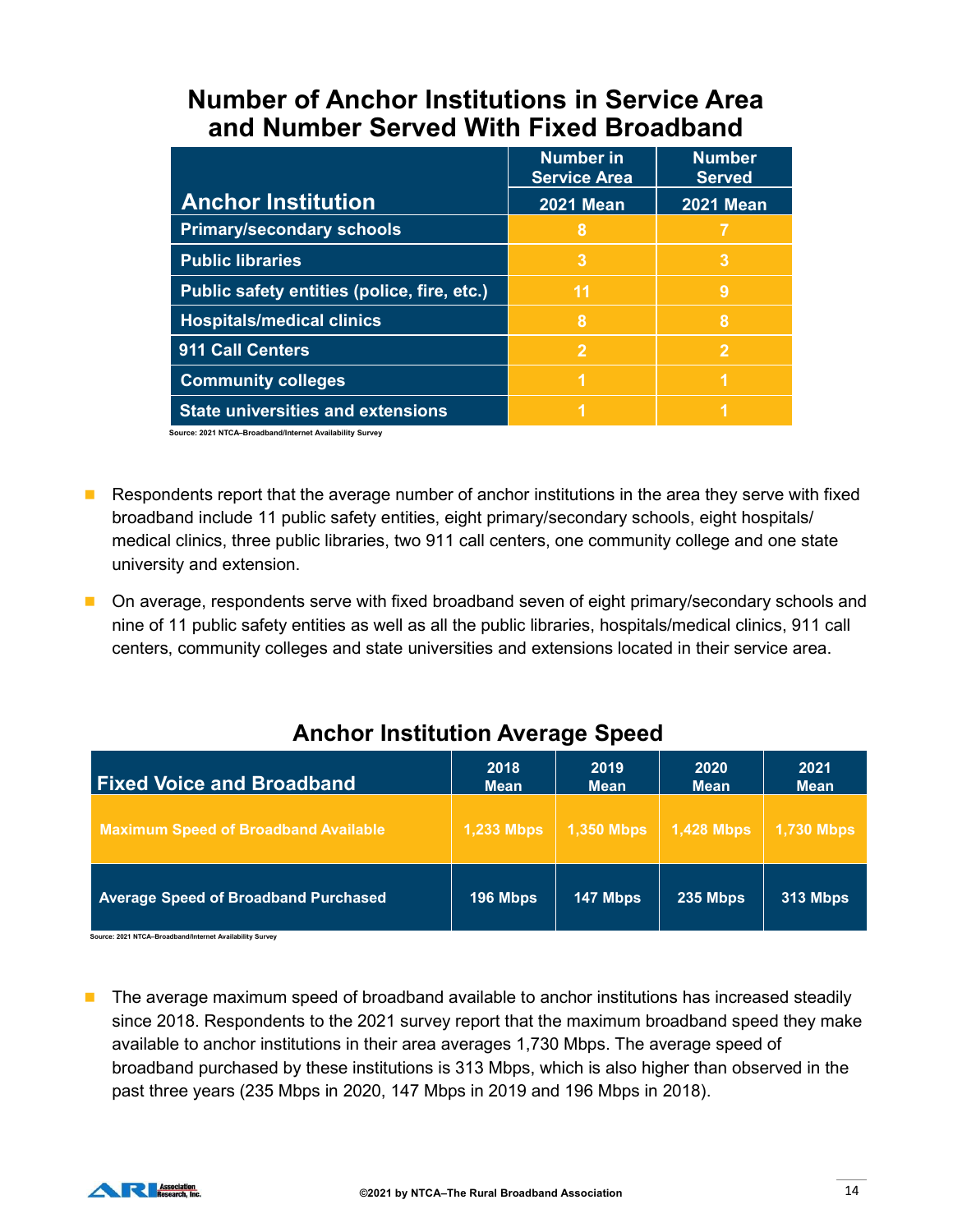#### FIBER DEPLOYMENT



#### Short-Term and Long-Term Fiber Deployment Strategy

\*There was insufficient data to report average percentages of customers for Fiber to the Node.

- Nearly half of responding companies (48.4%) report that their short-term fiber deployment strategy is to deploy fiber to the home to an average of 69.0% of customers by year-end 2022. Four in 10 (40.5%) responding companies indicate that their long-term strategy is to deploy fiber to the home to an average of 88.0% customers by 2026. In 2020, 59.8% of respondents' short-term strategy was to deploy fiber to the home to an average of 69.9% of customers by 2021, and 51.2% planned to deploy fiber to the home to an average of 89.4% as a long-term strategy by 2026.
- **Companies are far less likely to deploy fiber to the node as either a short-term (2.1%) or a long-term** (1.1%) strategy.
- Short-term fiber deployment strategies were reported as done by 44.7% of responding companies while 51.6% reported the same for long-term strategies, both higher than reported in 2020. Few respondents report not having either a short-term (4.7%) or long-term (6.8%) formal fiber deployment strategy, proportions that have decreased somewhat from 2020 when 6.3% reported having no short-term formal strategy and 7.8% reported not having a long-term formal strategy.

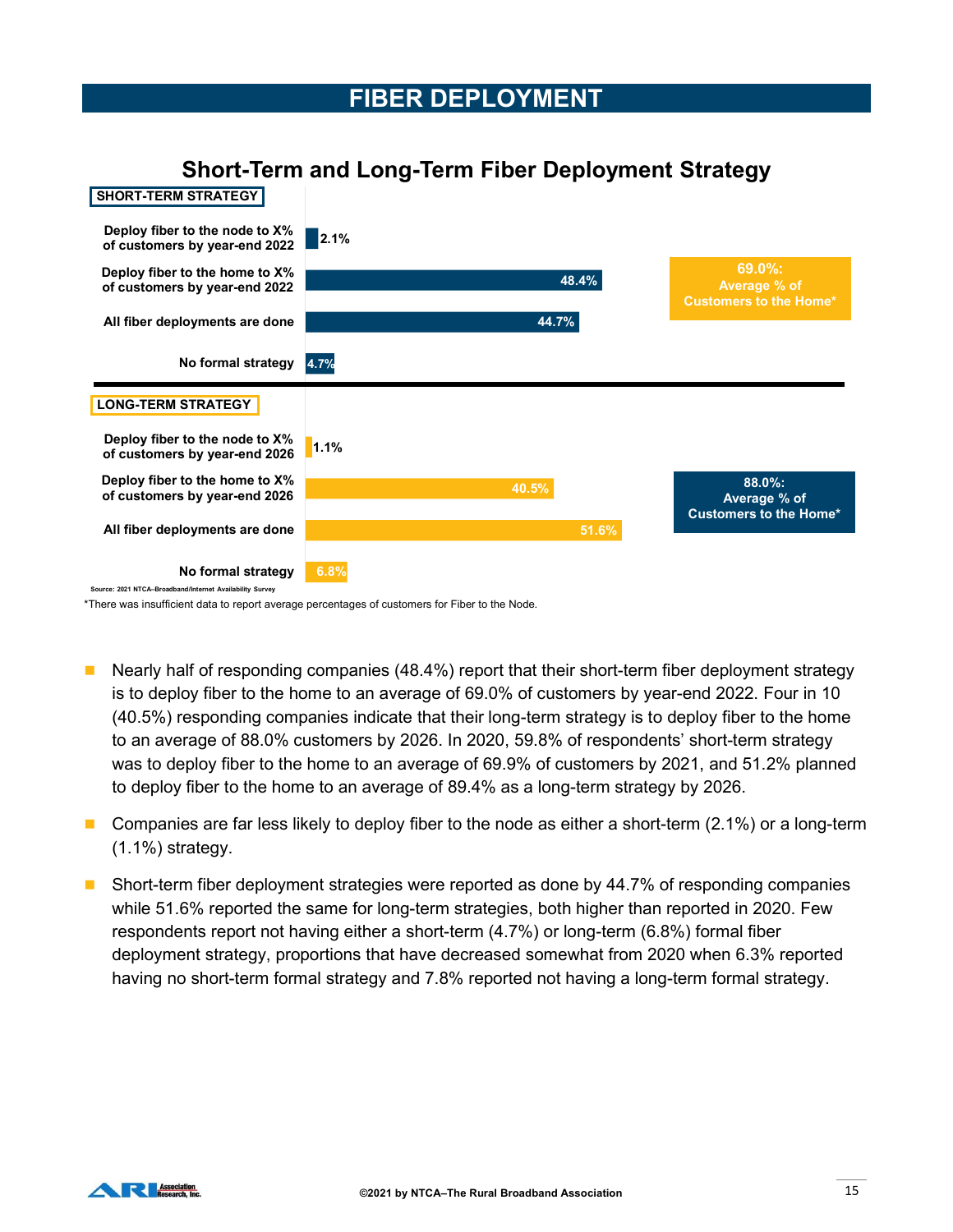

#### Significant Barriers to Widespread Fiber Deployment

- **The cost of deployment continues to be the most significant barrier to widespread fiber deployment** as cited by 81.7% of companies. This is somewhat lower than 88.7% reporting this in 2020 as well as the 91.4% saying the same in 2019 and the 93.2% in 2018.
- **More than half (57.0%) of respondents name fiber order fulfillment delays as their second-most** significant barrier, a significant increase from 27.7% who said the same in 2020 and the 9.3% who said the same in 2019.
- **Long loops drops to the third-most significant barrier after being named second for a few years, with** 37.3% indicating this as a barrier in 2021. This proportion has fallen from 46.8% in 2020, 55.0% in 2019 and 46.6% in 2018. Over one-third of respondents continues to name regulatory uncertainty (35.9%) as a significant barrier, but this proportion is lower than it has been in the past (36.2% in 2020, 43.6% in 2019 and 59.4% in 2018).
- **Companies are least likely to report that low customer demand is a significant barrier, with just** 11.3% saying so, a slight increase from the 9.9% who indicated this was an issue a year ago. Other relatively infrequently named significant barriers are obtaining financing (12.0%) and current regulatory rules (14.8%).

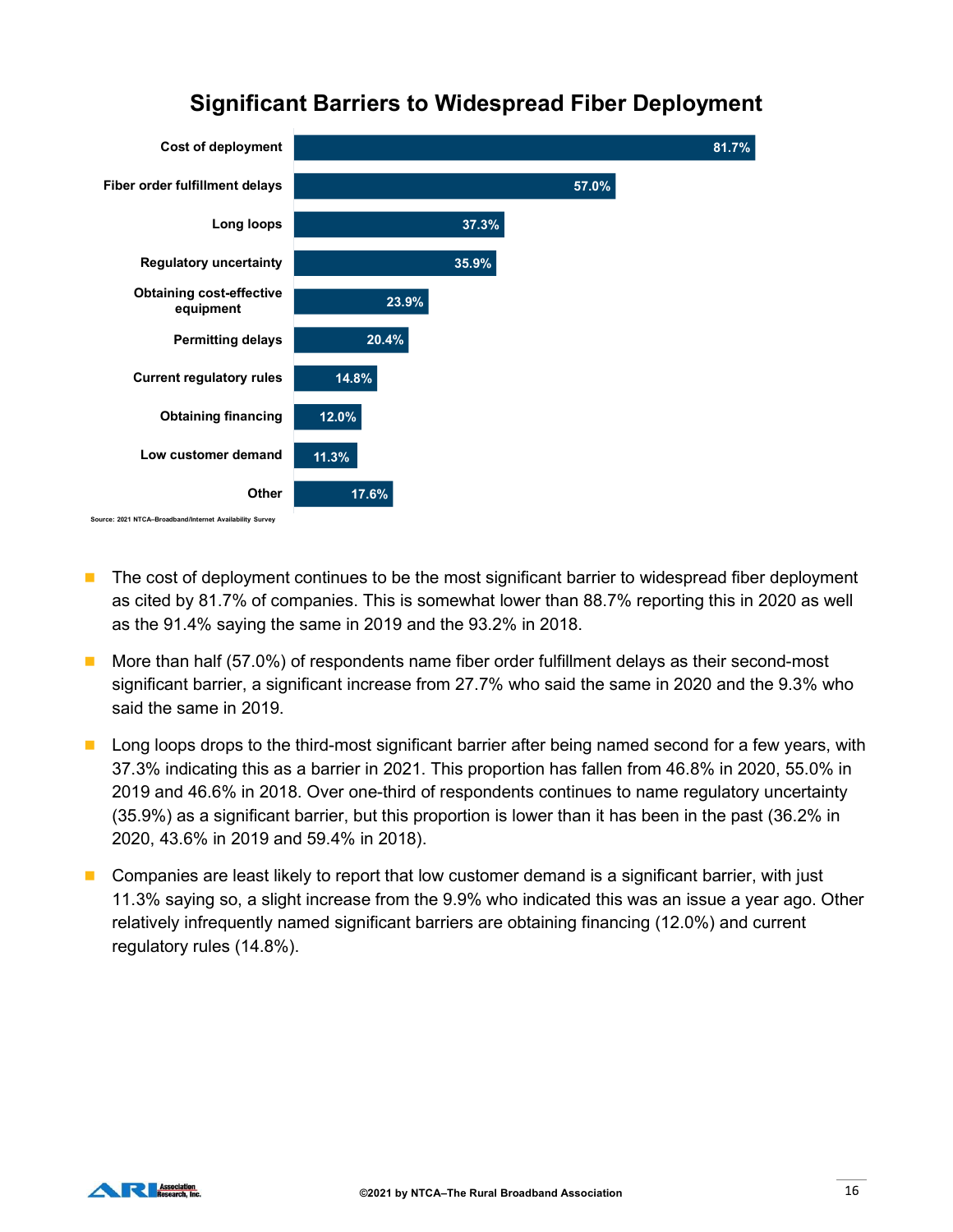

# Experience Inability or Delay in Procuring Supplies for

- **Eight in 10 (80.4%) reported that they are experiencing an inability or delay in procuring supplies** needed for network deployment. Of this segment, 80.9% report that they are either unable to acquire or are delayed in procuring fiber. Of those experiencing issues, 78.9% report problems procuring Customer Premises Equipment (including ONTs and routers).
- **Approximately seven in 10 (69.7%) are experiencing problems procuring network electronic** components for fixed wireline service. Less than one in 10 (9.2%) reported issues procuring network electronic components for fixed wireless service, and 3.9% reported the same for network electronic components for mobile service.
- **Net While 11.3% of those that have experienced issues procuring supplies report that there has been** no impact on their operations, 46.0% report that it is taking longer to replace older equipment.
- **Additionally, the impact of these delays or the inability to procure supplies has resulted in delayed** installation of service at customer premises for 66.7% of responding companies, and delayed network construction for 64.0% of responding companies.

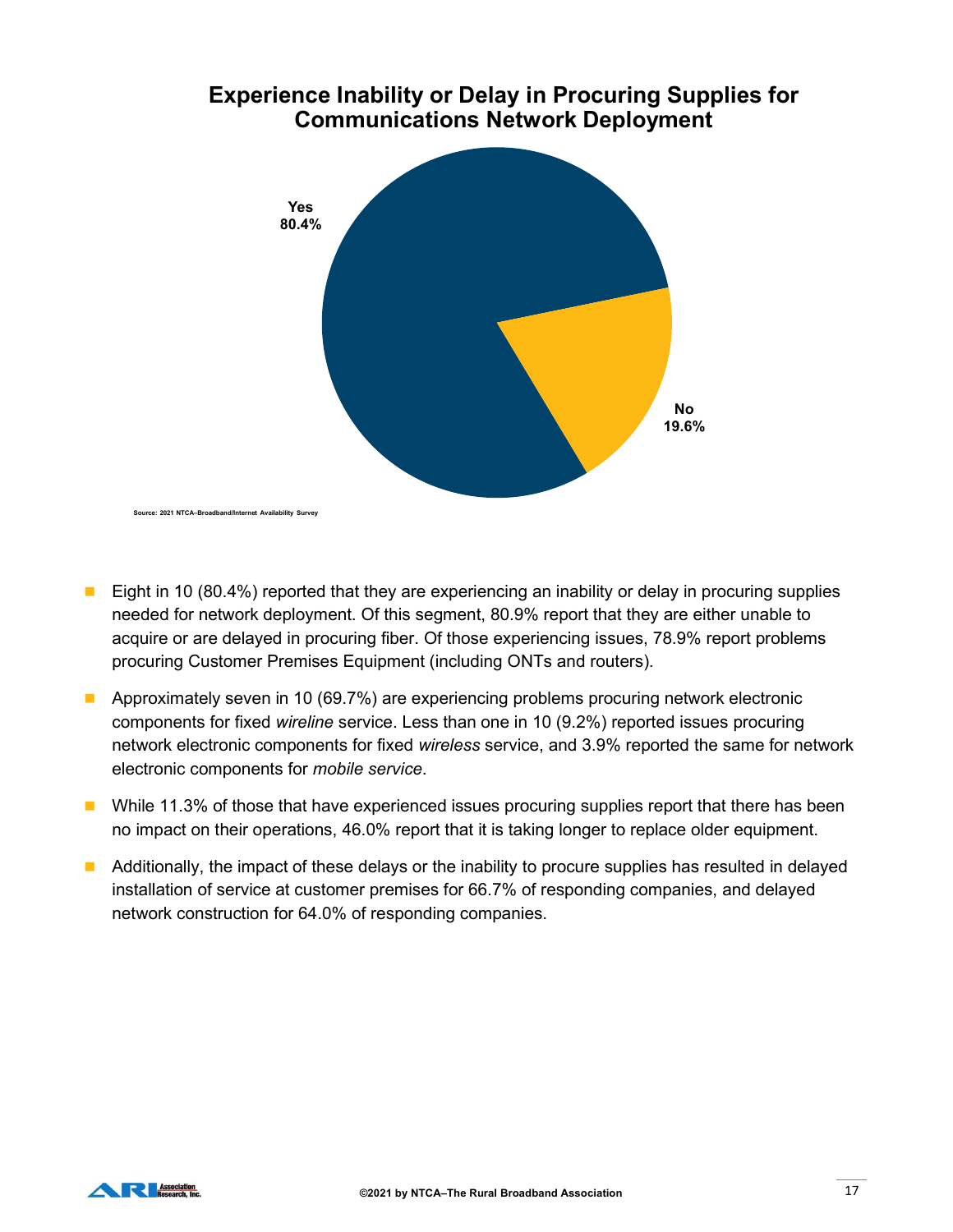## COMPETITIVE ISP BROADBAND SERVICES



#### Offer Competitive Broadband Service Outside of ILEC Service Area

■ Nearly three-quarters of respondents (72.7%) offer competitive broadband service outside of their ILEC service area, a percentage very similar to last year (71.1%).

## Fixed Broadband Connections in Competitive ISP Operation

| d/Internet Availability Survey                                                                                                                                                                                                 |                    |                  |  |
|--------------------------------------------------------------------------------------------------------------------------------------------------------------------------------------------------------------------------------|--------------------|------------------|--|
|                                                                                                                                                                                                                                |                    |                  |  |
| e-quarters of respondents (72.7%) offer competitive broadband service outside of their<br>e area, a percentage very similar to last year (71.1%).<br><b>Fixed Broadband Connections in</b><br><b>Competitive ISP Operation</b> |                    |                  |  |
|                                                                                                                                                                                                                                |                    | <b>2021 Mean</b> |  |
| <b>Competitive Broadband</b>                                                                                                                                                                                                   | <b>Residential</b> | <b>Business</b>  |  |
| <b>Number of fixed broadband connections</b>                                                                                                                                                                                   | 1,831              | 377              |  |
| Source: 2021 NTCA-Broadband/Internet Availability Survey                                                                                                                                                                       |                    |                  |  |
|                                                                                                                                                                                                                                |                    |                  |  |
|                                                                                                                                                                                                                                |                    |                  |  |

■ Responding companies report that their competitive ISP operation has an average of 1,831 residential fixed broadband connections and 377 business fixed broadband connections in service outside of their ILEC service area.

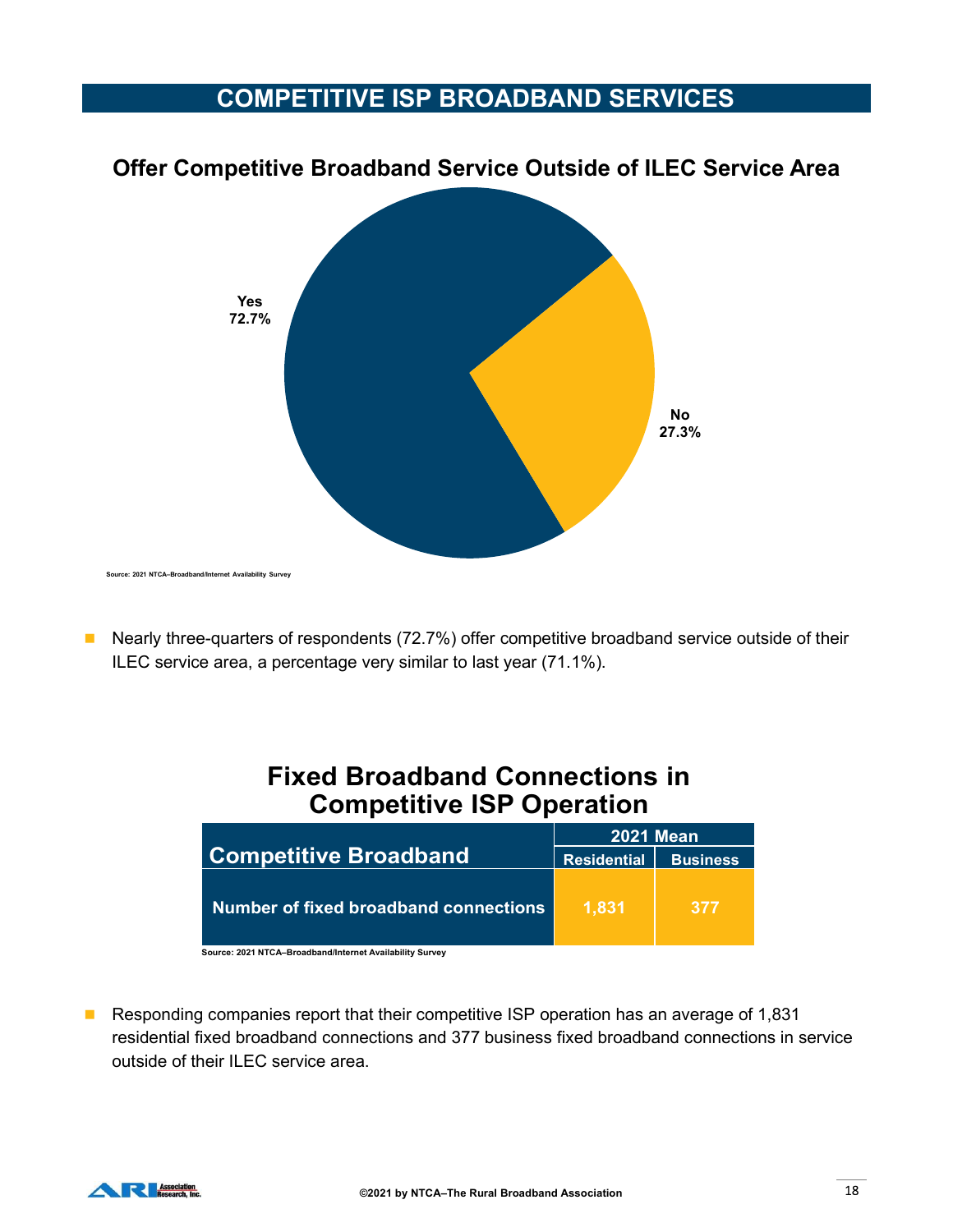#### Network Platforms Competitive ISP Using to Provide Fixed Broadband Service Outside of ILEC Service Area



■ Nearly all respondents who offer competitive broadband service outside of their ILEC service area indicate that their competitive ISP is using fiber to the home (95.6%). A much smaller percentage say their competitive ISP is using unlicensed fixed wireless (24.1%), 18.2% are using copper loops, 17.5% are using cable modem, 16.8% are using licensed fixed wireless and 10.2% are using fiber to the node. Satellite is used very infrequently (2.2%).

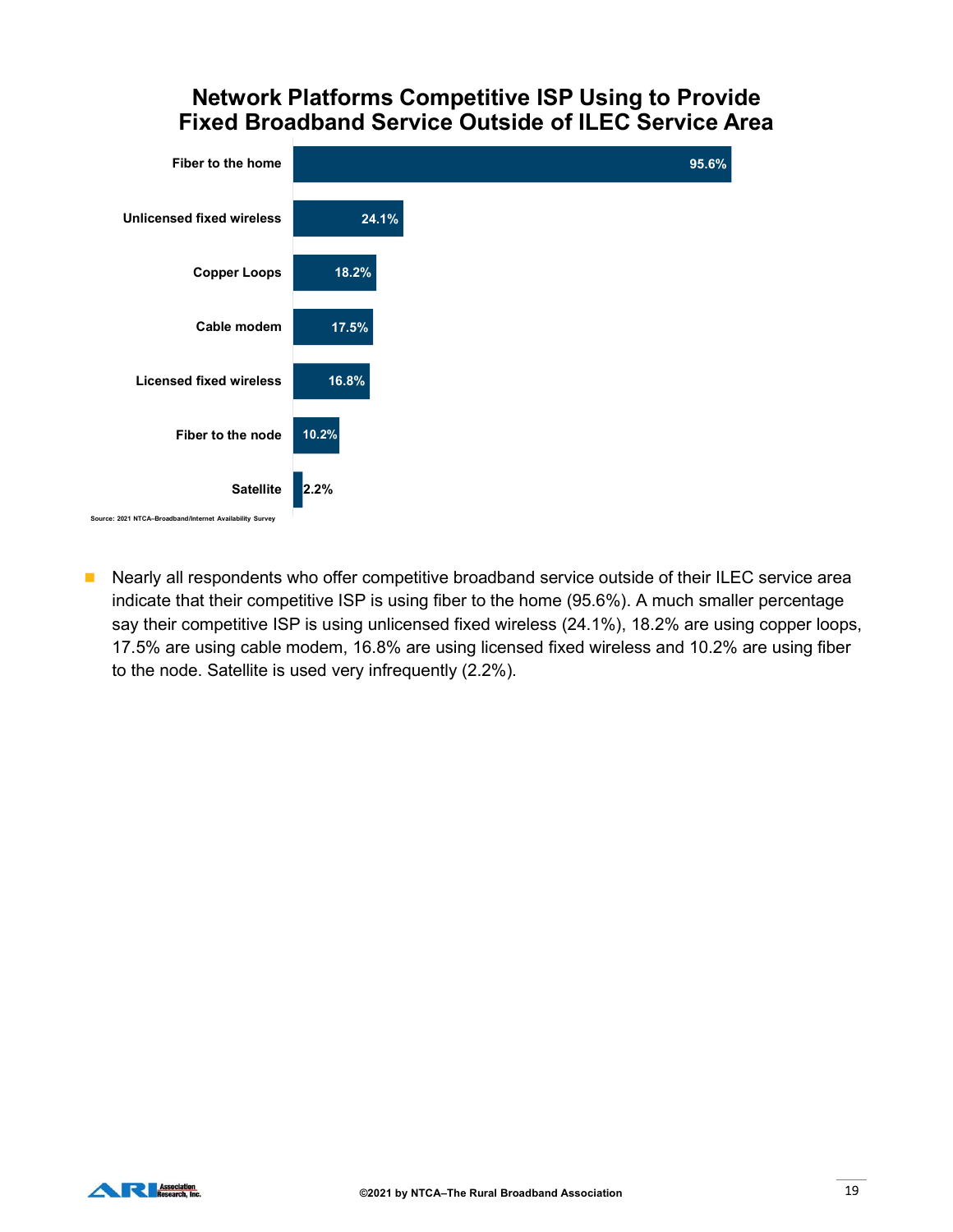#### Maximum Downstream Speed Availability in Competitive ISP Service Area



**Responding companies who offer competitive broadband service outside their ILEC service area** say that 58.0% (average) of their competitive ISP's customer base can receive maximum downstream service at a speed that is greater than or equal to 1 Gig and 22.6% can receive downstream service at a maximum speed greater than or equal to 100 Mbps but less than 1 Gig. Much smaller proportions can receive downstream service at a maximum speed that is greater than or equal to 25 Mbps but less than 100 Mbps (9.5%) and greater than or equal to 10 Mbps but less than 25 Mbps (7.2%). The remaining 2.7% can receive downstream service at a maximum speed of less than 10 Mbps.

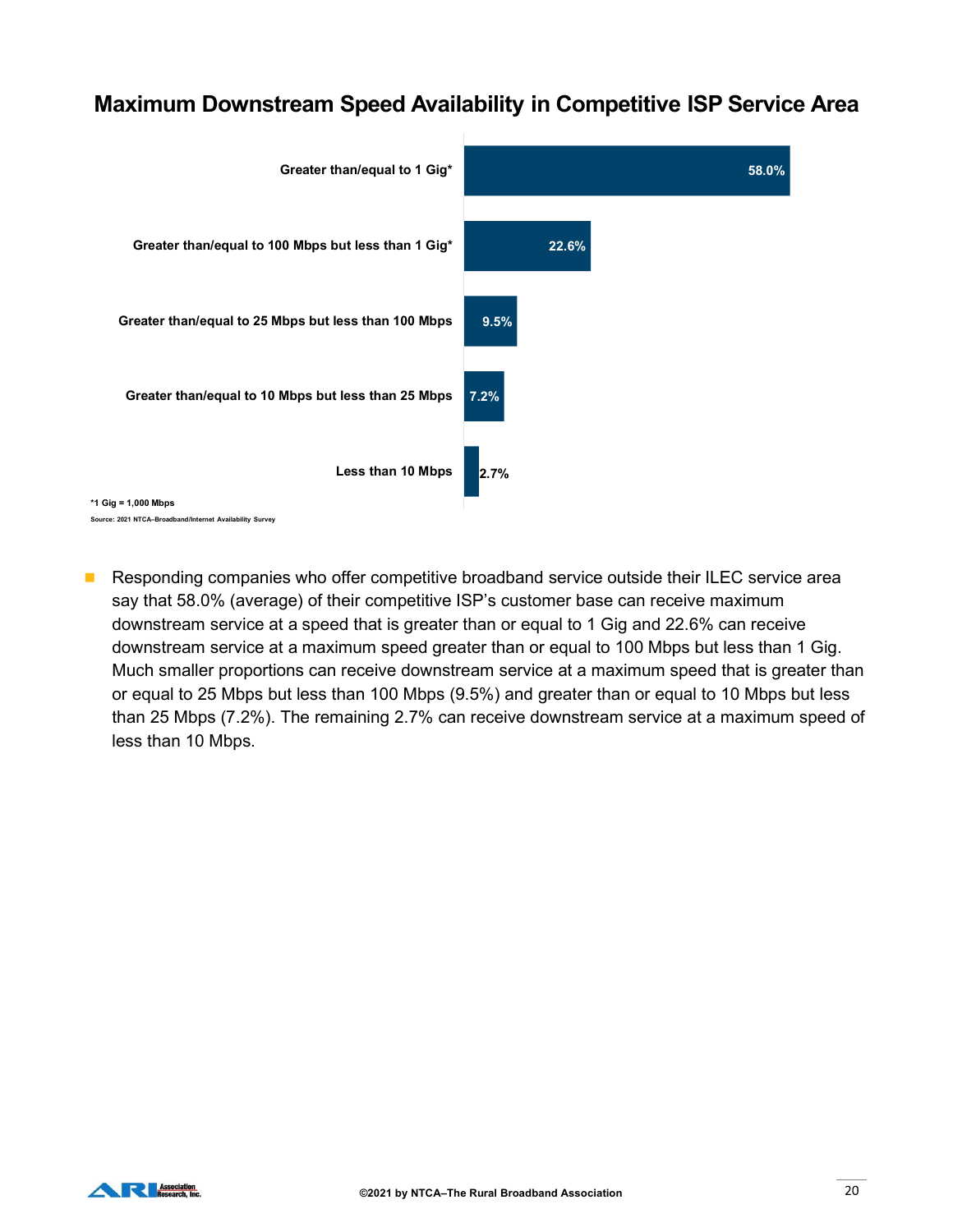## Broadband Adoption by Speed Tier in Competitive ISP Service Area



**An average of 13.6% of responding companies' competitive ISP customer base subscribe to a** maximum service of greater than or equal to 1 Gig, 34.1% subscribe to maximum service greater than or equal to 100 Mbps but less than 1 Gig, and 33.1% subscribe to a maximum service that is greater than or equal to 25 Mbps but less than 100 Mbps. Smaller percentages subscribe to each of the slower ranges (10.1%, on average, subscribe to maximum service greater than or equal to 10 Mbps but less than 25 Mbps and 9.0% subscribe to maximum service of less than 10 Mbps).

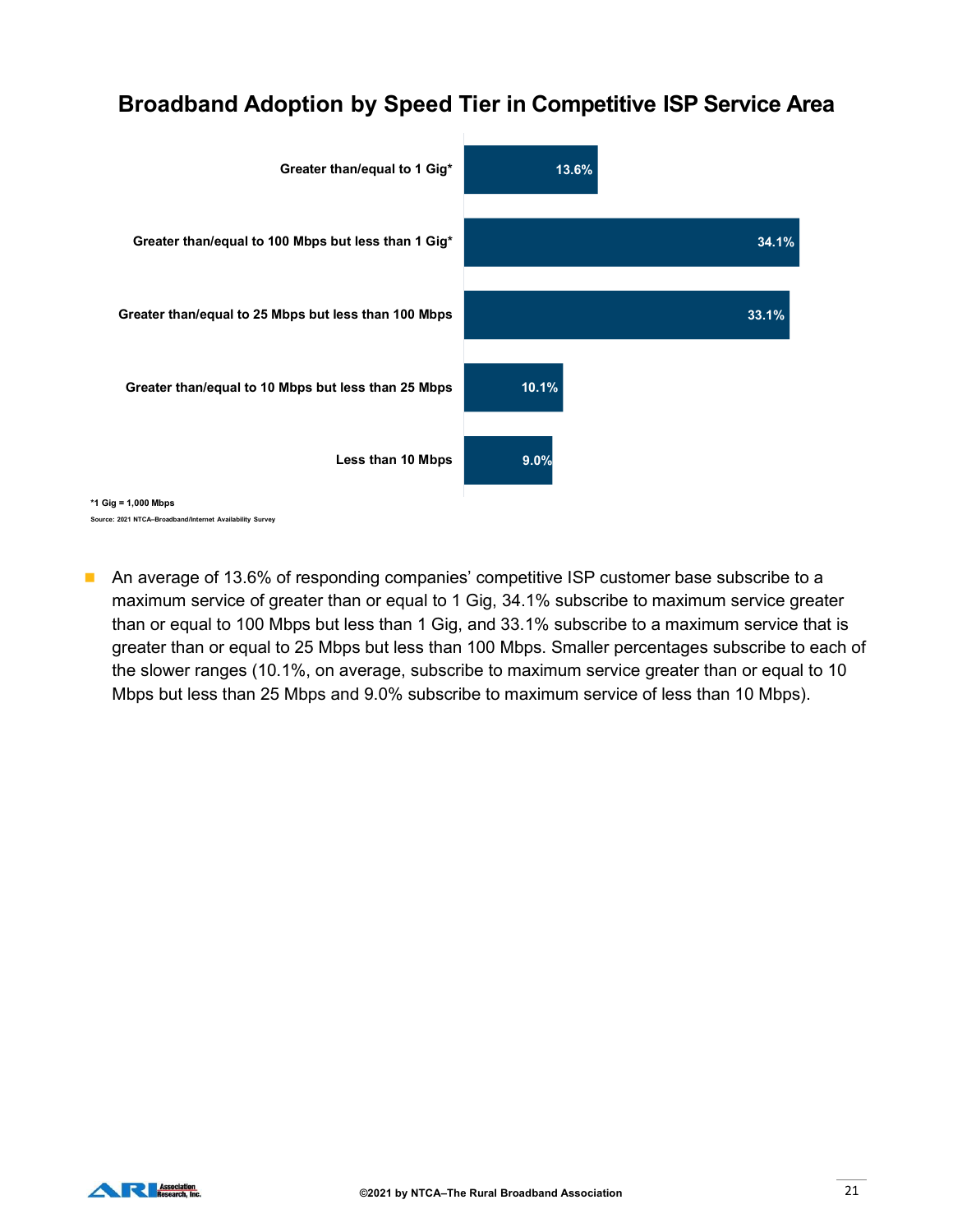## COMPETITION IN YOUR ILEC AREA

#### Competing Fixed Terrestrial Broadband Providers in Respondents' Service Area

| <b>COMPETITION IN YOUR ILEC AREA</b><br><b>Competing Fixed Terrestrial Broadband Providers in</b><br><b>Respondents' Service Area</b> | <b>Fixed Terrestrial Broadband Providers in Service Area</b> |
|---------------------------------------------------------------------------------------------------------------------------------------|--------------------------------------------------------------|
|                                                                                                                                       |                                                              |
|                                                                                                                                       |                                                              |
|                                                                                                                                       |                                                              |
|                                                                                                                                       |                                                              |
|                                                                                                                                       |                                                              |
|                                                                                                                                       |                                                              |
|                                                                                                                                       |                                                              |
|                                                                                                                                       |                                                              |
|                                                                                                                                       |                                                              |
|                                                                                                                                       |                                                              |
| <b>Type of Providers</b><br><b>Mean</b>                                                                                               | % in Service Area                                            |
|                                                                                                                                       | 69%                                                          |
| <b>Cable Companies</b>                                                                                                                |                                                              |
| <b>Electric Utilities</b>                                                                                                             | 15%                                                          |
| <b>Fixed Wireless ISPs (WISPs)</b><br>$\overline{2}$                                                                                  | 76%                                                          |

Respondents were asked to identify the kinds of competitors, if any, that offer competing fixed terrestrial broadband services to even just a limited portion of their service areas. About threequarters (75.8%) indicate that fixed wireless internet providers operate within some portion of their service area, and 68.9% said the same about cable companies. Just 14.9% identify electric utilities as offering broadband in some portion of their service areas and 26.7% said the same about other providers.

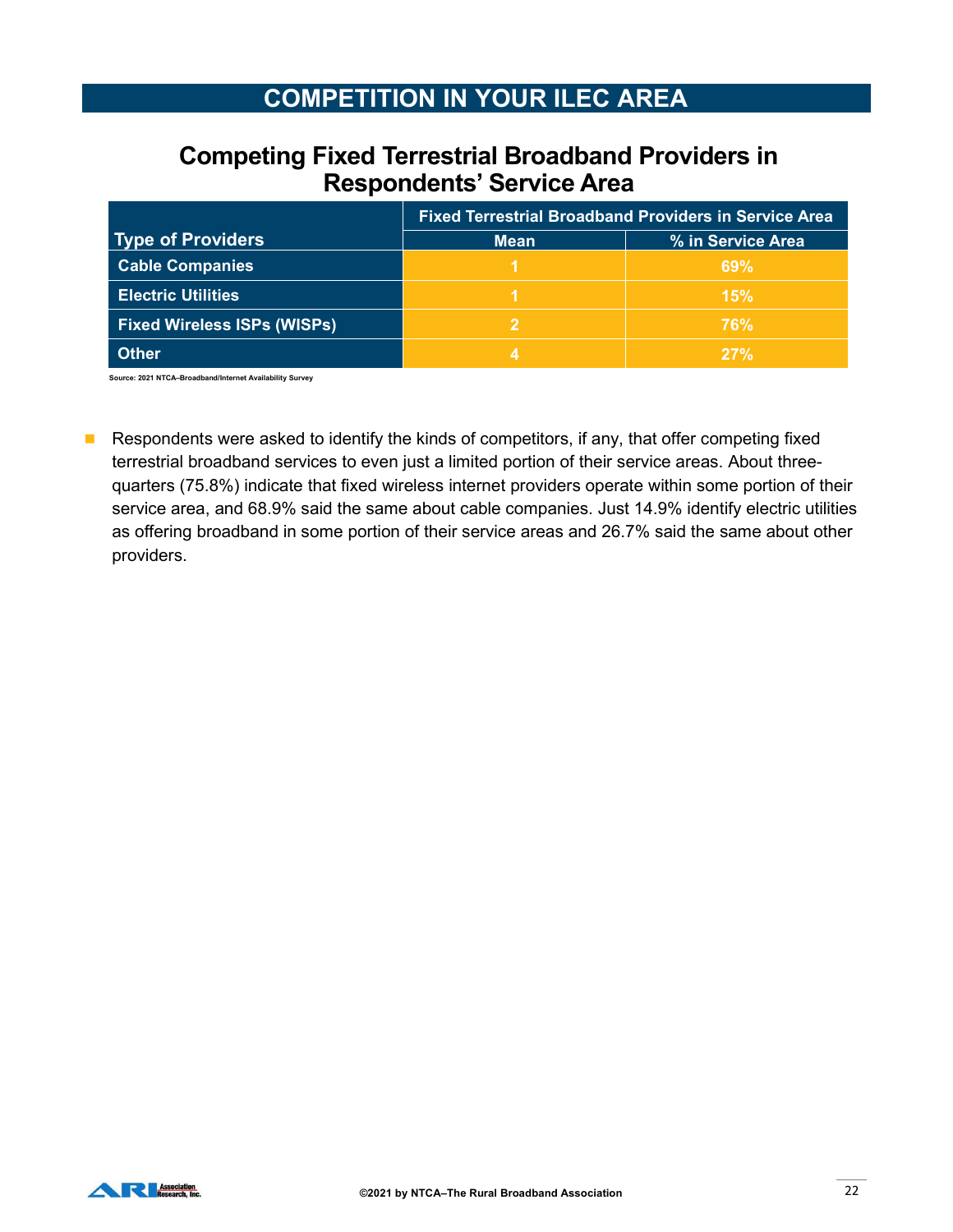#### FIXED WIRELESS BROADBAND SERVICES



#### Slightly more than six in 10 respondents (62.9%) indicate that they do not offer fixed wireless broadband service and do not have plans to offer it in the future. A very small percentage (3.6%) report that they do not offer this service but have plans to offer it in the future or are considering offering it in the future.

**Approximately one in five respondents (20.1%) offer this service but do not plan to expand it in the** future, while 13.4% offer this service and either have plans to expand it or are considering expansion.

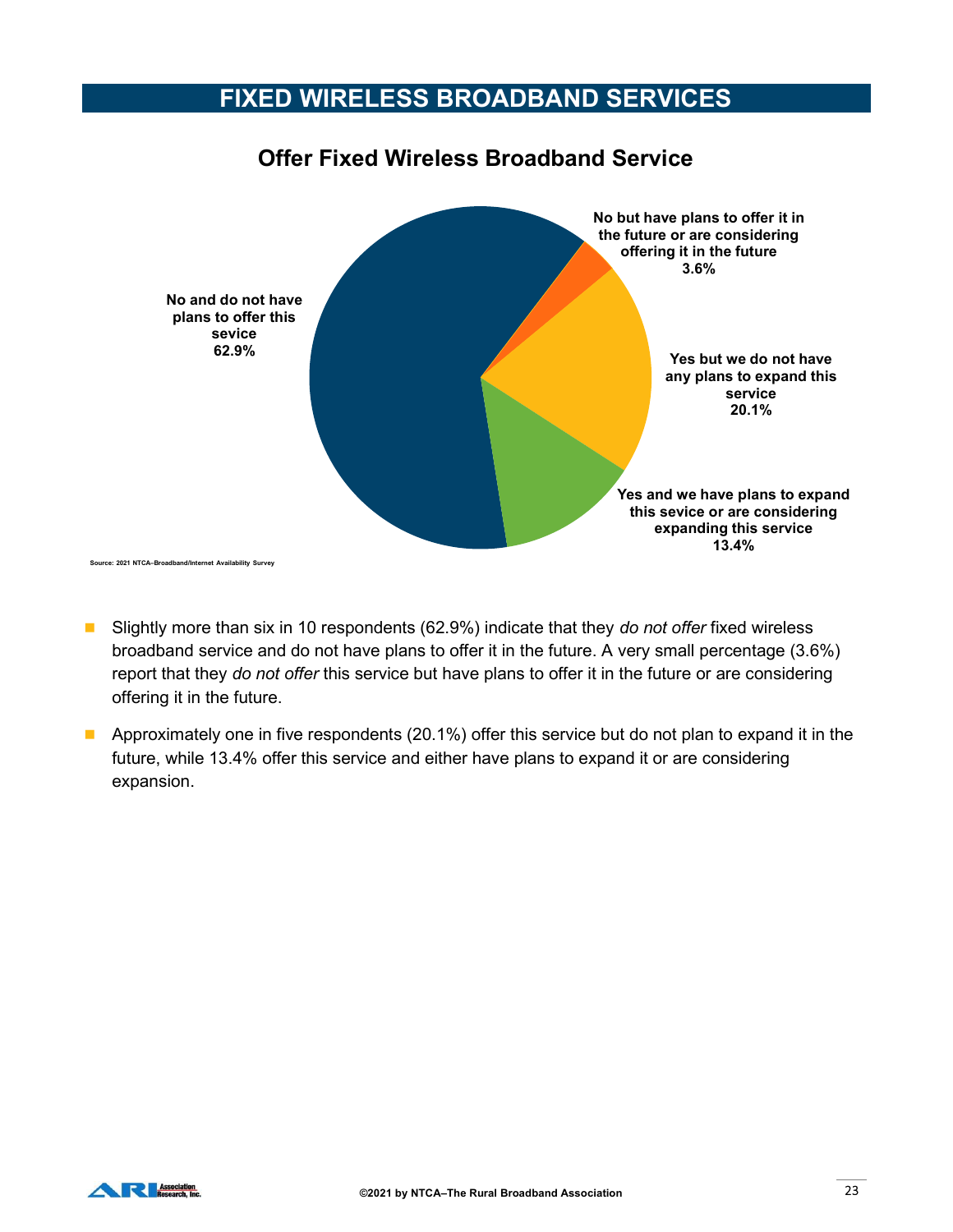

**Among those using fixed wireless broadband spectrum, 42.3% use a combination of licensed and** unlicensed spectrum, 31.0% use *unlicensed* spectrum *only* and 26.8% use *licensed* spectrum *only*.

## Licensed Spectrum Bands Used

| those using fixed wireless broadband spectrum, 42.3% use a combination of licensed and<br>sed spectrum, 31.0% use unlicensed spectrum only and 26.8% use licensed spectrum only. |                     |
|----------------------------------------------------------------------------------------------------------------------------------------------------------------------------------|---------------------|
| <b>Licensed Spectrum Bands Used</b>                                                                                                                                              |                     |
|                                                                                                                                                                                  | 2021<br><b>Mean</b> |
| Low-band spectrum, less than 1 GHz<br>(e.g., 600 MHz, 700 MHz, 800 MHz Cellular/SMR)                                                                                             | 36.2%               |
| Mid-band spectrum, 1-6 GHz<br>(e.g., AWS, PCS, 2.5 EBS, 3.5 CBRS)                                                                                                                | 76.6%               |
| High-band or mmWave spectrum, above 6 GHz<br>(e.g., 24 GHz, 28 GHz)                                                                                                              | 4.3%                |

■ Respondents who offer fixed wireless broadband using *licensed* spectrum most often (76.6%) use mid-band spectrum, 1-6 GHz (e.g., AWS, PCS, 2,5 EBS, 3.5 CBRS). More than one-third (36.2%) use low-band spectrum, less than 1 GHz (e.g., 600 MHz, 700 MHz, 800 MHz Cellular/SMR). Only 4.3% use high-band or mmWave spectrum, above 6 GHz (e.g., 24 GHz, 28 GHz).

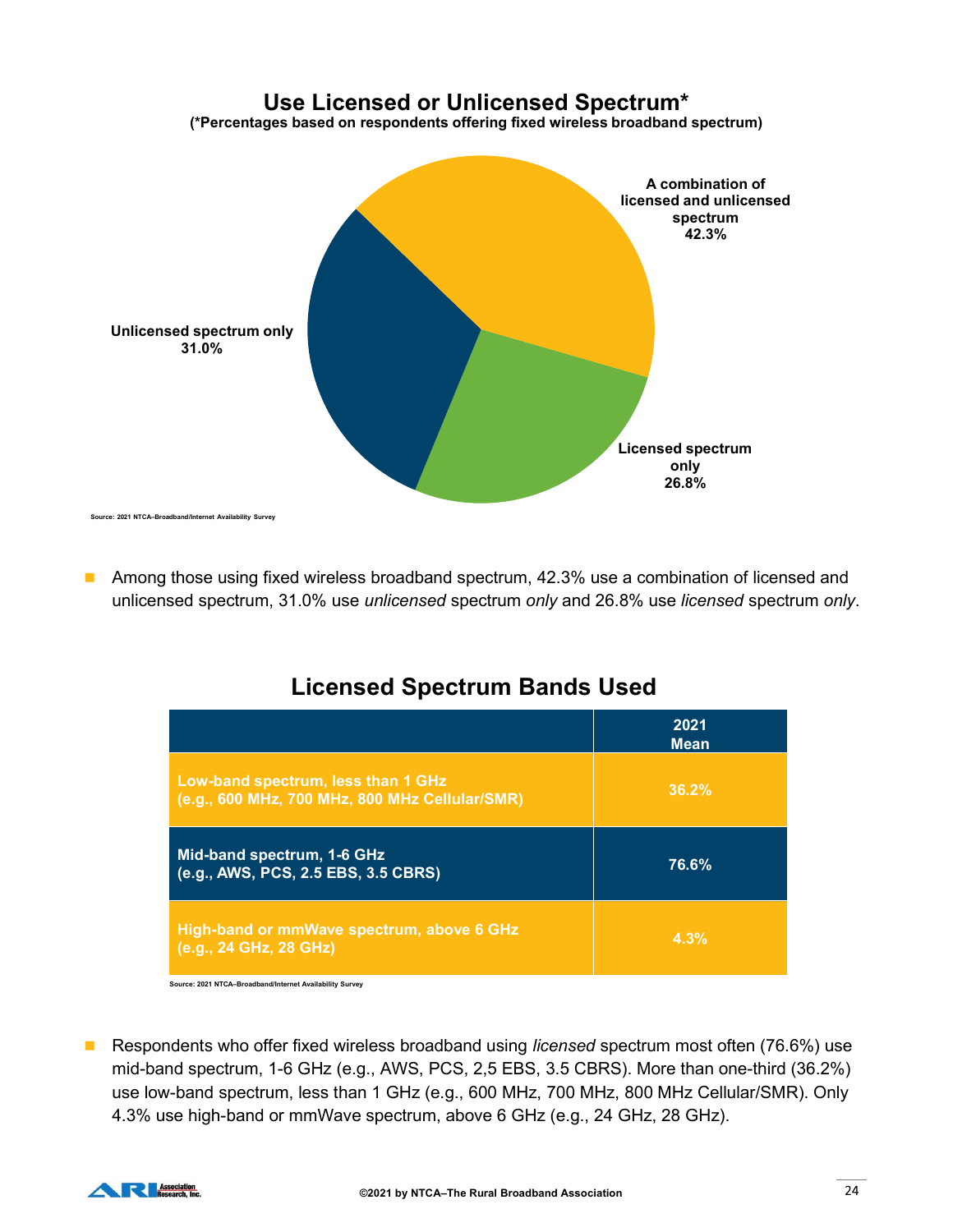## Unlicensed Spectrum Bands Used

| <b>Unlicensed Spectrum Bands Used</b>                                          |                     |
|--------------------------------------------------------------------------------|---------------------|
|                                                                                | 2021                |
| Low-band spectrum, less than 1 GHz<br>(e.g., 600 MHz TV White Spaces, 900 MHz) | <b>Mean</b><br>8.0% |
| Mid-band spectrum, 1-6 GHz<br>(e.g., 2.4 GHz, 3.6 CBRS GAA, 5.8 GHz, 6 GHz)    | 94.0%               |
| High-band or mmWave spectrum, above 6 GHz<br>(e.g., 24 GHz or higher)          | 20.0%               |
| Source: 2021 NTCA-Broadband/Internet Availability Survey                       |                     |

Respondents who offer fixed wireless broadband using unlicensed spectrum most often use midband spectrum, 1-6 GHz (e.g., 2.4 GHz, 3.6 CBRS GAA, 5.8 GHz, 6 GHz), with 94.0% saying so. One in five (20.0%) offer fixed wireless broadband service using high-band or mmWave spectrum, above 6 GHz (e.g., 24 GHz or higher). Just 8.0% use low-band spectrum, less than 1 GHz (e.g., 600 MHz TV White Spaces, 900 MHz).

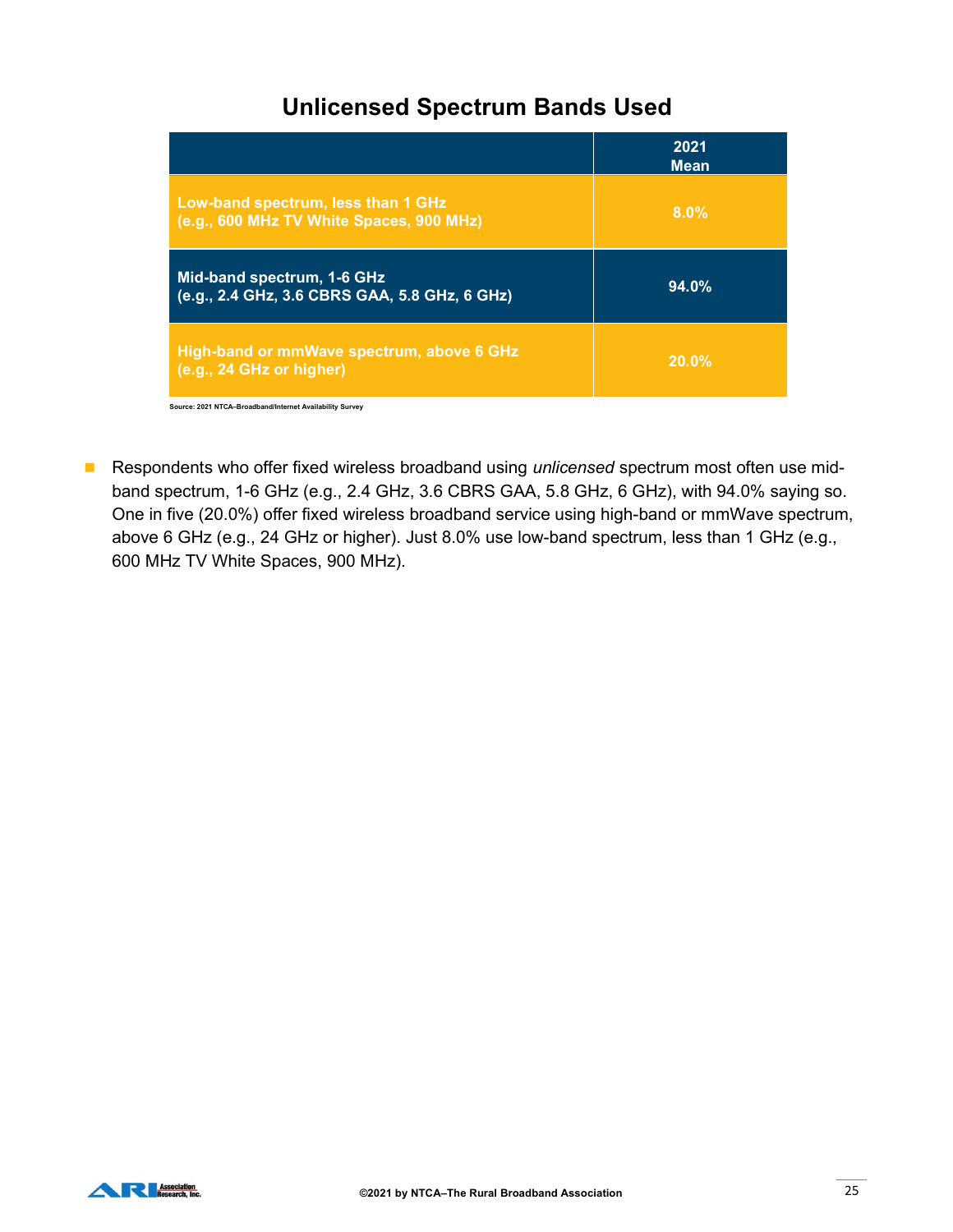#### MOBILE VOICE AND BROADBAND DATA SERVICES

Most respondents (86.1%) do not offer mobile wireless service directly or through an affiliate.



## Primary Challenges in Offering a Mobile Broadband Data Service

- For those respondents who do offer a mobile broadband data service, the top primary challenge is competing with other providers, as named by 76.2% of respondents, down from 85.7% in 2020. The cost of necessary equipment remains in second place at 71.4%, unchanged from 2020.
- **More than four in 10 are challenged by the cost of obtaining licensed spectrum (42.9%, unchanged** from 2020), and one-third name regulatory uncertainty (33.3%). Nearly one-quarter report current regulatory rules and equipment fulfillment delays (23.8% each) as primary challenges in offering a mobile broadband data service. (Note that respondents were permitted to select all challenges that applied to their operations.)
- **Companies that offer a mobile broadband data service are challenged less often by obtaining** necessary approvals (19.0%), low customer demand (14.3%) and obtaining financing (9.5%).

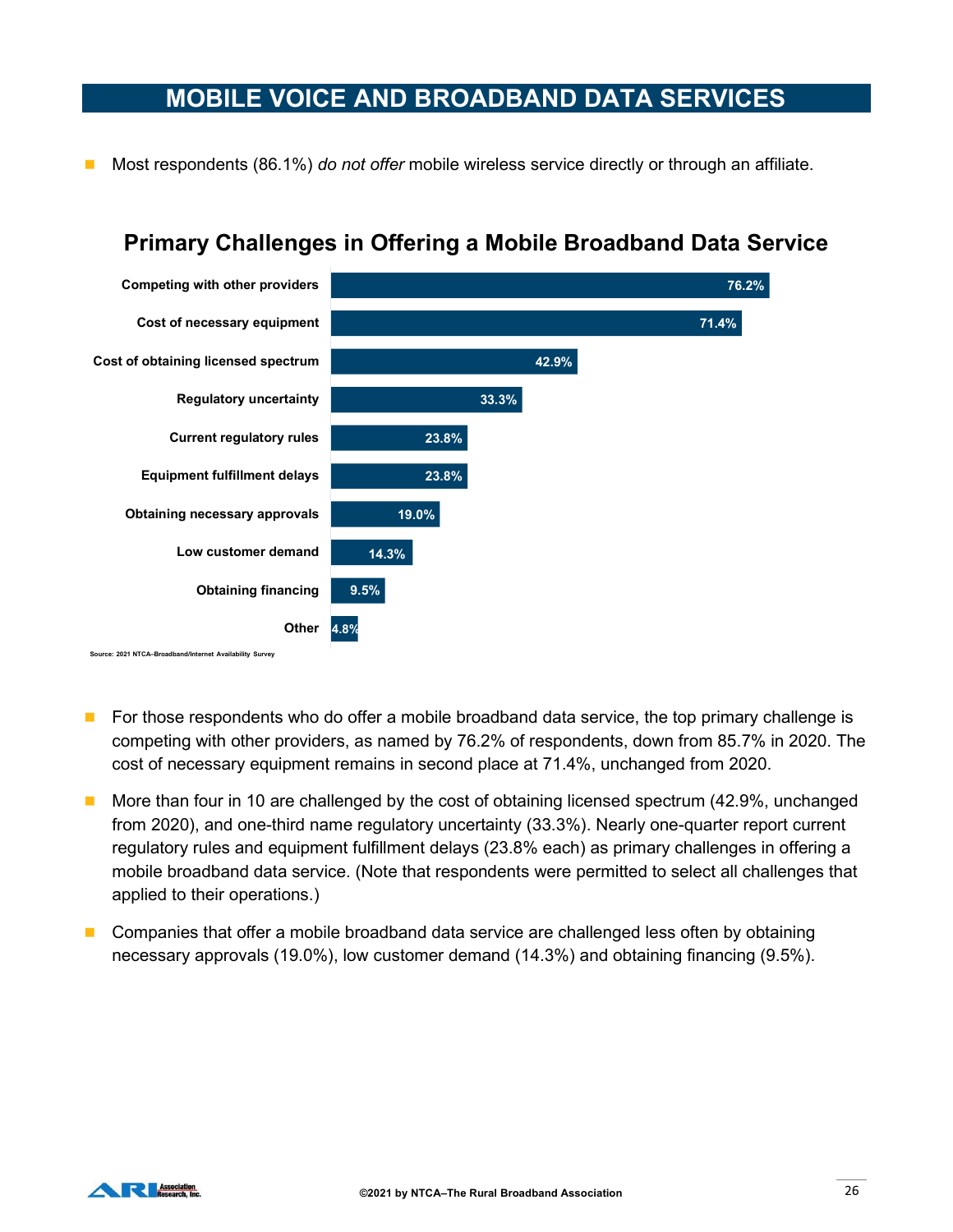#### INTERNET BACKBONE/MIDDLE MILE

## Internet Backbone/Middle Mile

| <b>INTERNET BACKBONE/MIDDLE MILE</b>                         |                  |                  |
|--------------------------------------------------------------|------------------|------------------|
| <b>Internet Backbone/Middle Mile</b>                         |                  |                  |
|                                                              | <b>2020 Mean</b> | <b>2021 Mean</b> |
|                                                              |                  |                  |
| Number of miles from primary internet<br>backbone connection | 95               | 85               |
| Number of middle mile transport<br>providers available       | $\overline{2}$   | 3                |

■ On average, respondents report being 85 miles from their primary internet backbone connection in 2021, which is less distance than the average reported in 2020 (95 miles). They also can choose to take service from an average of three middle mile transport providers, up from two reported in 2020.

## Middle Mile Bandwidth

|                                                                                                                                 |                  | =V= : !!!VW!!    |
|---------------------------------------------------------------------------------------------------------------------------------|------------------|------------------|
| Number of miles from primary internet<br>backbone connection                                                                    | 95               | 85               |
| Number of middle mile transport<br>providers available                                                                          | $\overline{2}$   | 3                |
| Source: 2021 NTCA-Broadband/Internet Availability Survey                                                                        |                  |                  |
| service from an average of three middle mile transport providers, up from two reported in 2020.<br><b>Middle Mile Bandwidth</b> |                  |                  |
|                                                                                                                                 | <b>2020 Mean</b> | <b>2021 Mean</b> |
| Middle mile bandwidth (in GB) currently<br>subscribe to                                                                         | <b>38 GB</b>     | <b>32 GB</b>     |
| Number of years expect this capacity to<br>remain sufficient                                                                    | 1.8 Years        | 2.0 Years        |
| Source: 2021 NTCA-Broadband/Internet Availability Survey                                                                        |                  |                  |
| pondents subscribe to an average of 32 GB of guaranteed middle mile bandwidth (compared to                                      |                  |                  |

■ Respondents subscribe to an average of 32 GB of guaranteed middle mile bandwidth (compared to 38 GB in 2020 and 25 GB in 2019) and pay an average of \$981 per gigabyte (compared to \$1,145 in 2020 and \$2,129 in 2019). They expect this capacity to remain sufficient for an average duration of 2.0 years.

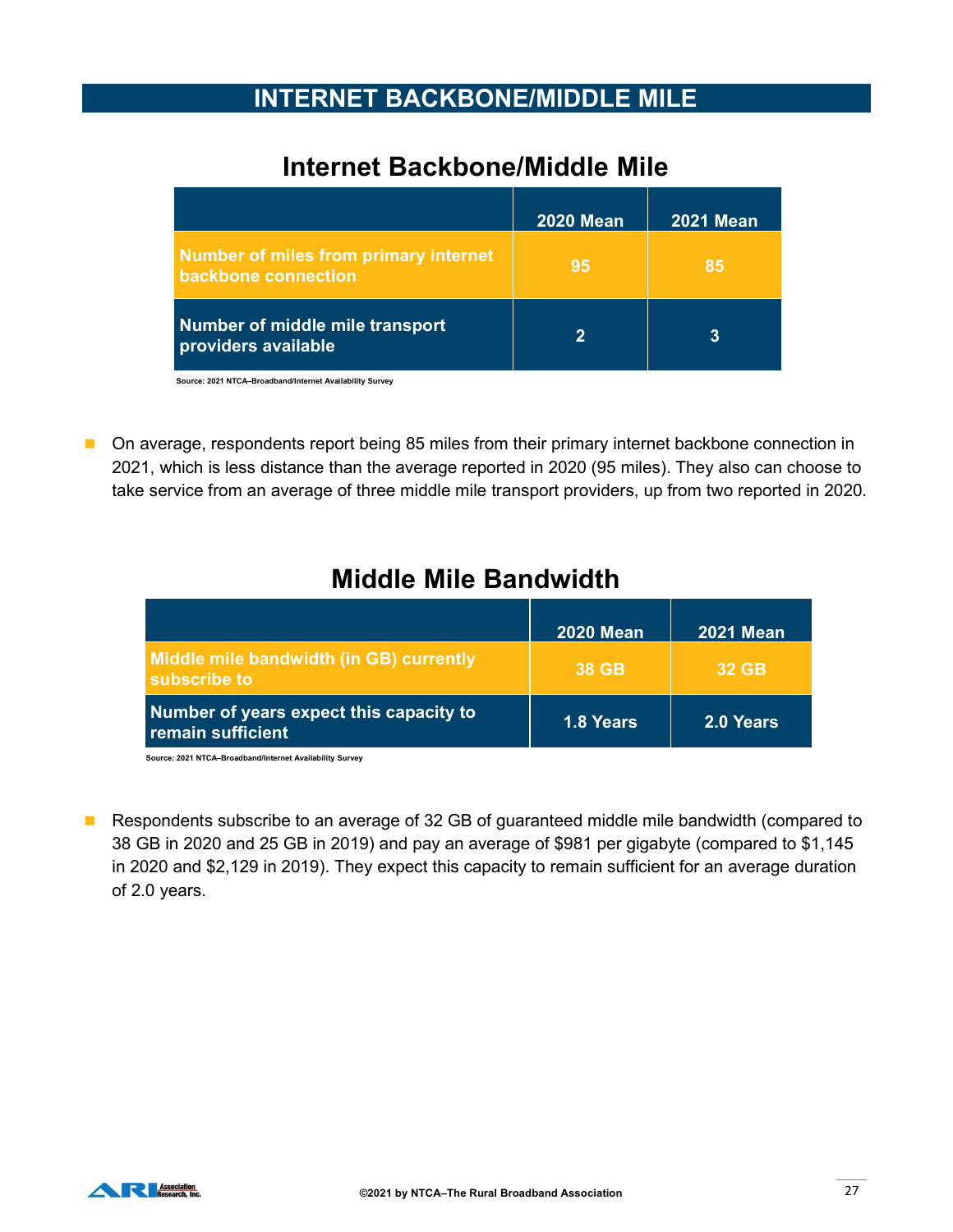## Reasons for Switching Providers



- More than eight in 10 companies report that they have not switched middle mile transport providers (81.8%) or internet backbone access providers (82.6%) in the past two years.
- For those who have switched in the past two years,  $78.1\%$  named price as the reason for switching middle mile transport providers in both 2021 and 2020. Price was also the main reason for switching internet backbone access providers, with 79.3% citing this reason. While this is lower than the percentage reporting this reason in 2020 (86.7%), it is on par with 2019 (79.3%).
- **The percentage switching middle mile transport providers because of quality of service is 31.2%,** down from a high of 37.5% in 2020 (31.0% in 2019, 24.0% in 2018, and 29.6% in 2016). Similarly, the proportion switching internet backbone providers for quality of service is 37.9%, lower than recently observed (43.3% in 2020 and 41.4% in 2019).

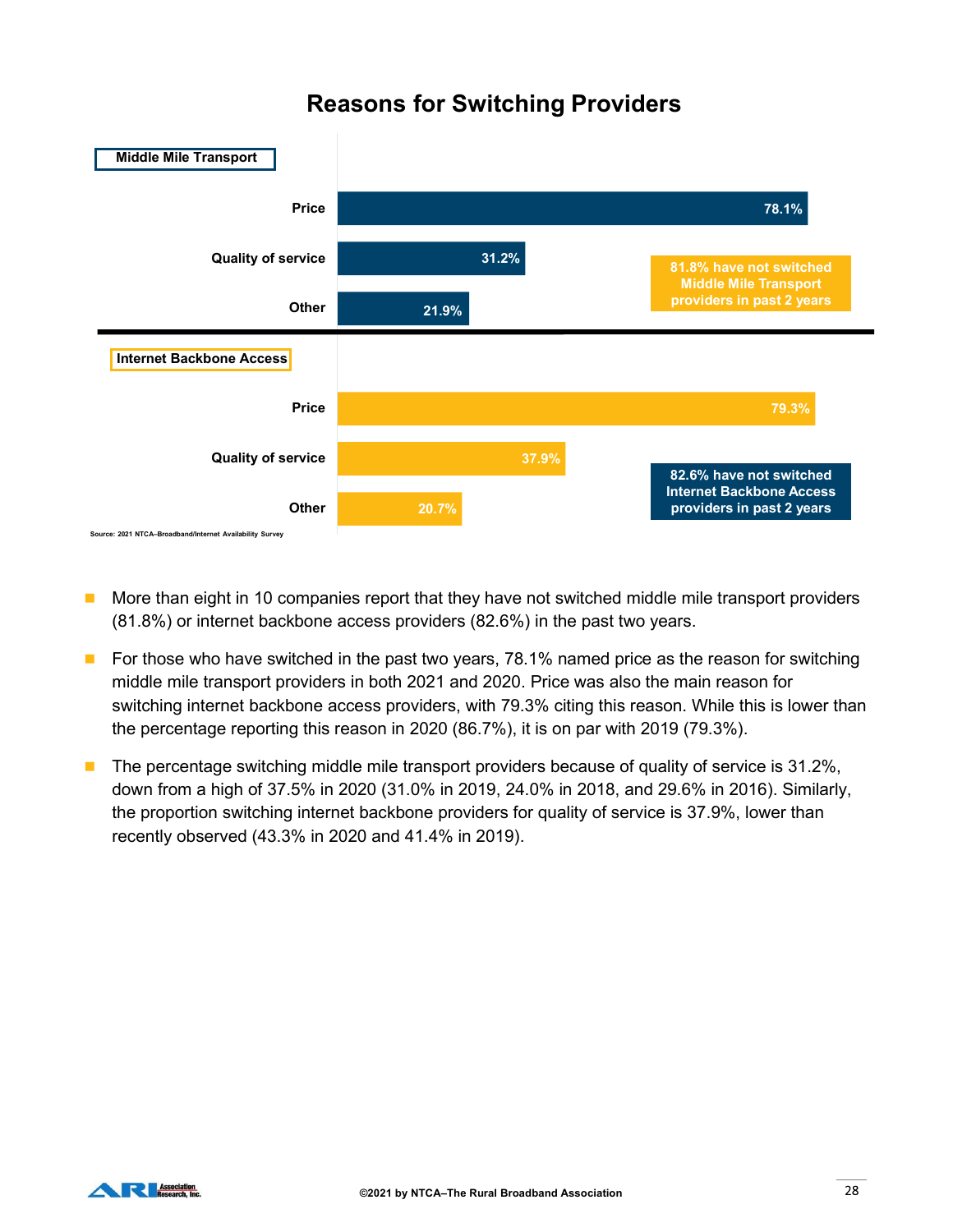## VIDEO

## Video Service(s)

| <b>VIDEO</b>                                                                       |             |
|------------------------------------------------------------------------------------|-------------|
| <b>Video Service(s)</b>                                                            |             |
|                                                                                    | <b>Mean</b> |
| Number of customers that currently subscribe to video service(s)                   | 2,680       |
| Number of homes passed or otherwise capable of connecting with<br>video service(s) | 8,775       |

- Responding companies report that an average of 2,680 customers currently subscribe to their video service(s), while an average of 8,775 homes are passed or otherwise have the ability to connect with their video service(s).
- **Using predetermined ranges, respondents report the approximate percentage of households within** their service area that cannot receive over-the-air broadcast signals. Approximately three in 10 (30.2%) indicate that this percentage is less than 10, 9.3% say it is 11 to 25% of households, 7.8% say it is 26 to 50%, 9.3% say it is 51 to 75%, and 20.2% indicate that more than 75% of service area households cannot receive over-the-air broadcast signals. Just under one-quarter (23.3%) say this percentage is unknown.



Types of Video Services Offered\* (\*Percentages based on respondents currently offering video service)

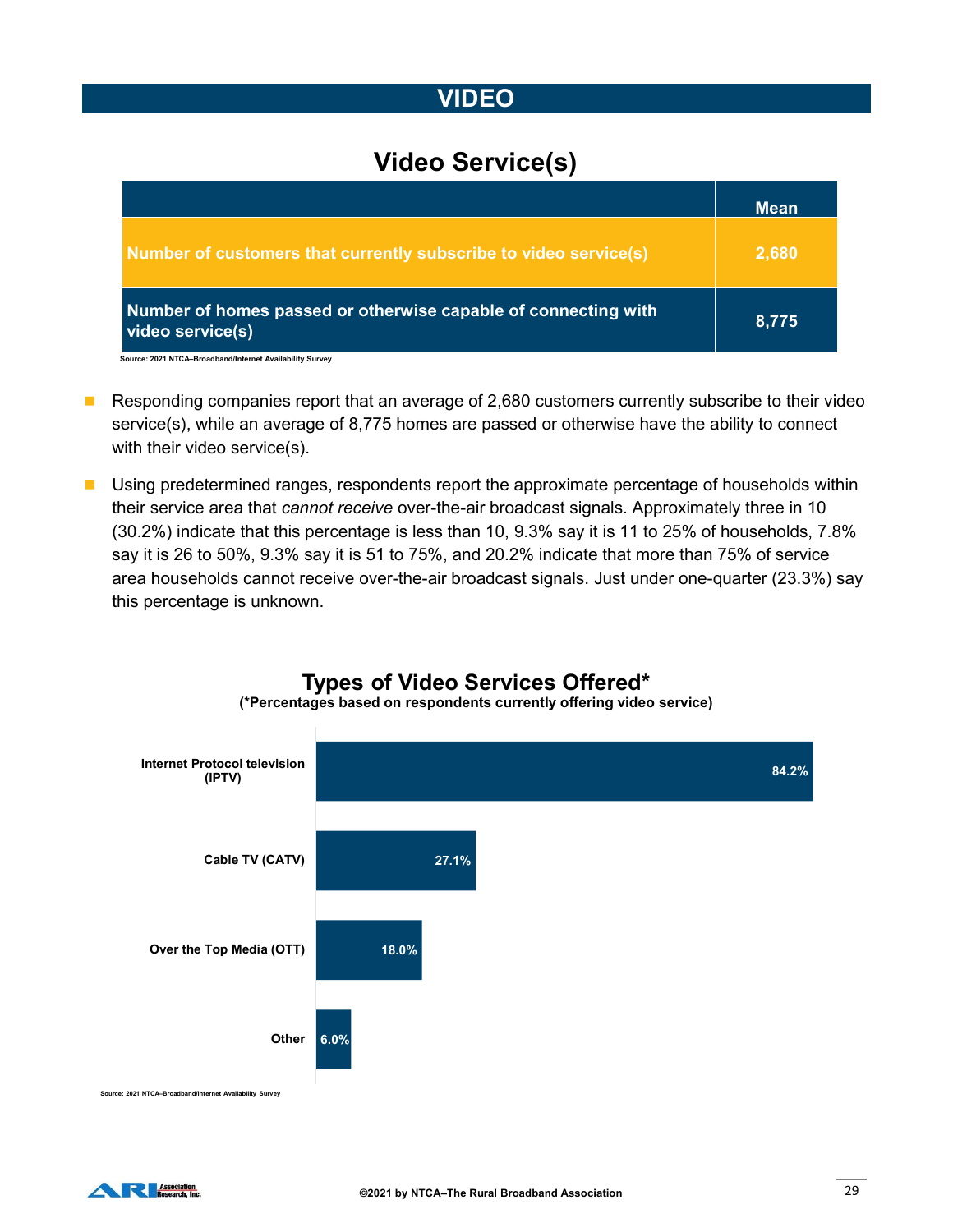- Respondents who currently offer video service to their customers most frequently  $(84.2\%)$  offer internet protocol television (IPTV).
- Cable TV (CATV) is offered by 27.1% of responding companies that offer video service, and another 18.0% report offering over the top media (OTT). Respondents were asked to select all of the types of video services that they offer. Some respondents report offering multiple types of video services, resulting in the combined percentage of all types of video services offered exceeding 100%. Less than one-third (31.1%) of responding companies do not offer video service to their customers.



#### Reasons for Discontinuing CATV or IPTV Services

- The primary reason for discontinuing video service is increased programming costs (97.1%), although more than six in 10 also cite difficulty negotiating retransmission consent agreements (62.9%) and four in 10 report not having enough subscribers to justify the costs (41.4%).
- **Of those that currently offer CATV or IPTV service, 79.0% say they will likely continue to do so for** the foreseeable future; more specifically, 43.8% say they are very likely to continue and 35.2% say they are somewhat likely. Only 10.9% say they are not very likely to continue offering CATV or IPTV service, and 8.6% report that they already have plans to discontinue this service.

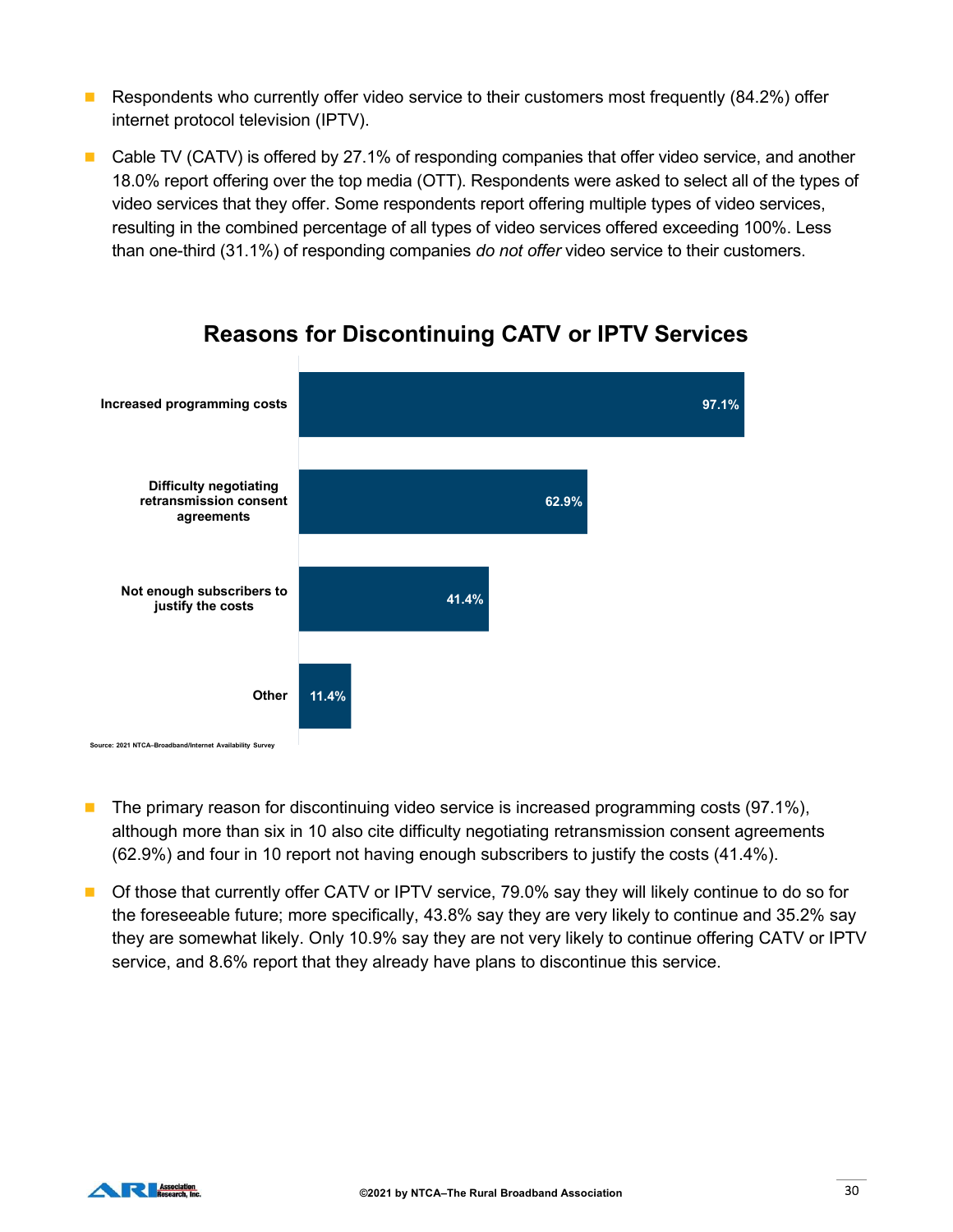

#### Total Retransmission Fee Increase Passed on to Video Subscribers

Source: 2021 NTCA–Broadband/Internet Availability Survey

- Nearly three-quarters (70.7%) of responding companies report that they passed the increase in retransmission consent fees on to their subscribers, lower than reported in 2020 (78.5%) and in 2019 (76.5%). Almost one in five (19.5%) are phasing in an increase, compared with 11.2% who reported the same in 2020 and 13.4% who said the same in 2019.
- **The average percentage of total operating expenditures that went toward retransmission consent** fees in 2021 was 35.0%, a slight increase when compared to the 31.4% reported in 2020.
- In the most recent consent agreement, the retransmission consent fees increased by an average of \$63,609 total dollars. In 2020, the average amount in total dollars by which the retransmission consent fees increased was \$55,452.